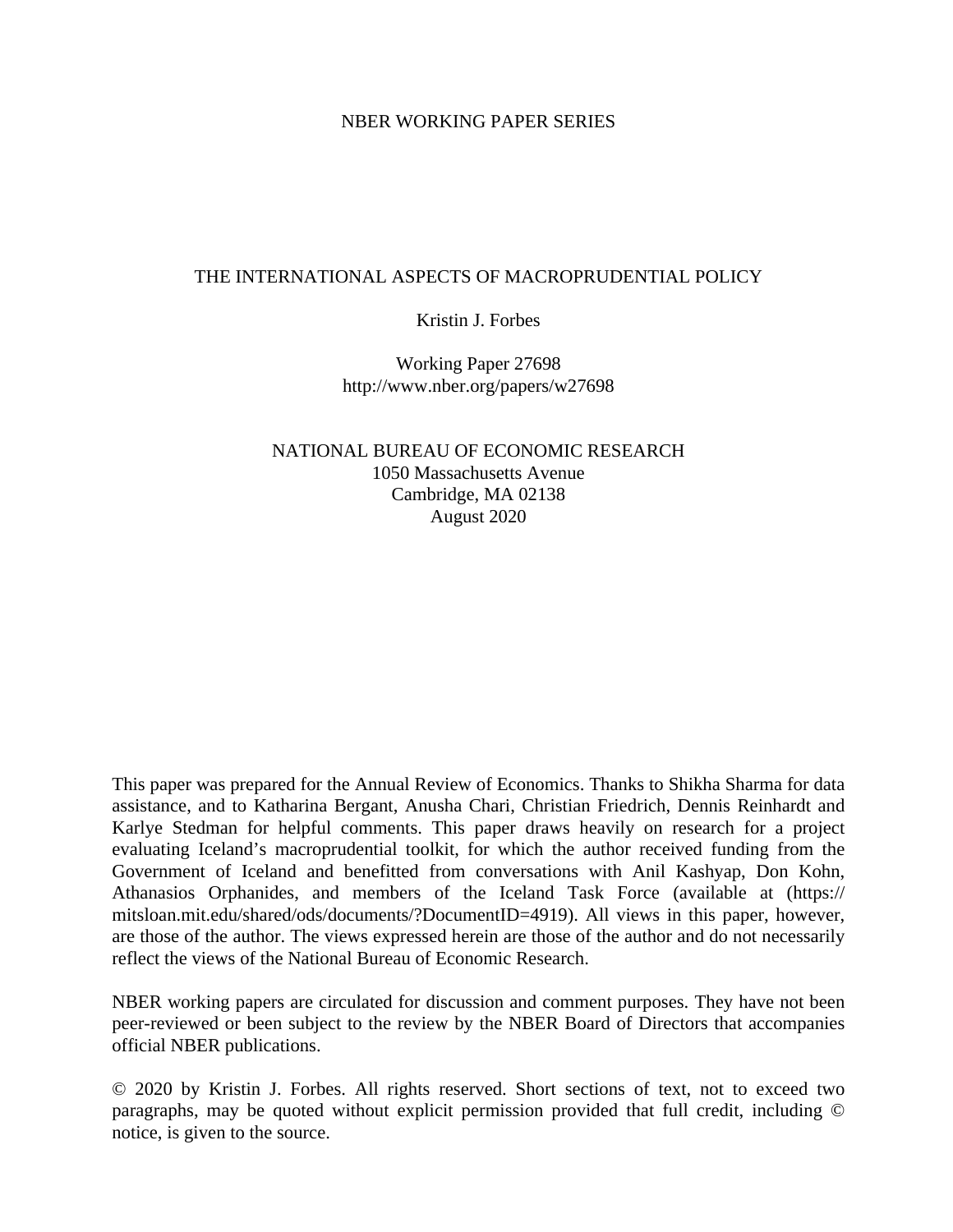The International Aspects of Macroprudential Policy Kristin J. Forbes NBER Working Paper No. 27698 August 2020 JEL No. E44,E5,F33,F36,F38,G21,G23,G28

## **ABSTRACT**

Countries are using macroprudential tools more actively with the goal of improving the resilience of their broader financial systems. A growing body of evidence suggests that these tools can accomplish specific domestic goals and should reduce country vulnerability to many domestic and international shocks. The evidence also suggests, however, that these policies are not an elixir. They will not insulate economies from volatility and they generate leakages to the nonbank financial system and spillovers through international borrowing, lending and other crossborder exposures. Some of these unintended consequences can mitigate the effectiveness of macroprudential policies and generate new vulnerabilities and risks. The "Corona Crisis" provides a lens to evaluate the effectiveness of current macroprudential regulations during a period of extreme market volatility and economic stress. Experience to date suggests that macroprudential tools provide some benefits and can help achieve certain macroeconomic goals, but they have limitations and expectations of what they can accomplish must be realistic.

Kristin J. Forbes MIT Sloan School of Management 100 Main Street, E62-416 Cambridge, MA 02142 and CEPR and also NBER kjforbes@mit.edu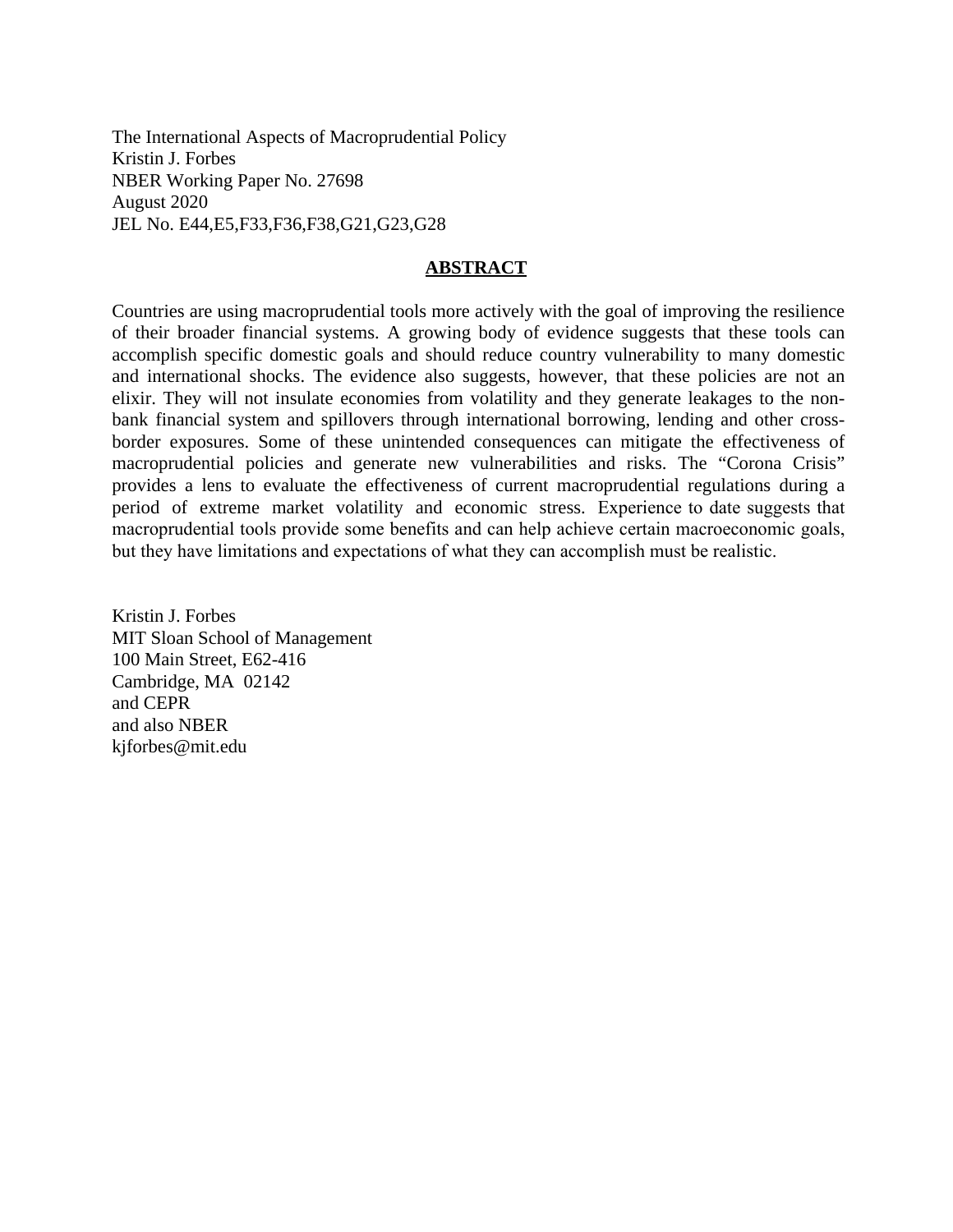### *1. INTRODUCTION*

The 2008 Global Financial Crisis was a painful reminder of the importance of macroprudential policy that focuses on the resilience of the broader financial system. Solid economic growth, price stability, and microprudential regulation (of individual financial institutions) were not enough to protect domestic financial systems as problems originating in one sector (US housing) were quickly magnified and spread with devastating global effects. This experience spurred a major rethinking of how to design comprehensive macroprudential frameworks to mitigate these risks and amplification effects in the future. As these tools have been adopted more widely, there is now beginning to be enough experience to critically evaluate their performance<sup>[1](#page-2-0)</sup>. The "Corona Crisis" should also provide a timely lens to evaluate if macroprudential tools are delivering on their goal of increasing the resilience of financial systems during a period of unprecedented market volatility and economic stress.

This paper surveys what has been learned about the use and effectiveness of macroprudential tools, focusing on the international experience and challenges from using regulations primarily aimed at domestic banking systems in a world of cross-border banking flows and other global sources of finance.<sup>[2](#page-2-1)</sup> Although this literature is still in its infancy, and there are a number of challenges to empirical analysis, the evidence suggests that these tools have had some success in attaining certain direct goals (such as reducing domestic credit growth and bank exposure to foreign currency borrowing), but are less effective in other areas (such as limiting international capital flows). The evidence on whether they can accomplish their ultimate goals of strengthening the resilience of financial systems to shocks and mitigating amplification effects is supportive on net, but more tenuous, and likely at the cost of slightly lower short-term growth.

A key theme in this body of research, and factor muting the effects of most macroprudential regulations, are unintended leakages and spillovers. When regulations constrain the behavior of certain entities (usually domestic banks), non-bank financial intermediaries, foreign banks and other institutions outside the regulatory perimeter respond. These leakages and spillovers usually only counteract a small to moderate portion of the direct domestic effects of the regulations, but can still be meaningful and shift risks in ways that generate future vulnerabilities. As a result, although macroprudential regulations should improve the resilience of financial systems and broader economies, they should not be expected

<span id="page-2-1"></span><span id="page-2-0"></span> $1$  Kenc (2016) highlights that although many of these issues are not new, the use of macroprudential tools had been fairly limited and idiosyncratic. Bolton et al. (2019) and Metrick and Rhee (2018) discuss the increased attention to macroprudential policy in the broader set of reforms addressing vulnerabilities from the 2008 crisis. <sup>2</sup> See BIS (2016) for a collection of related research.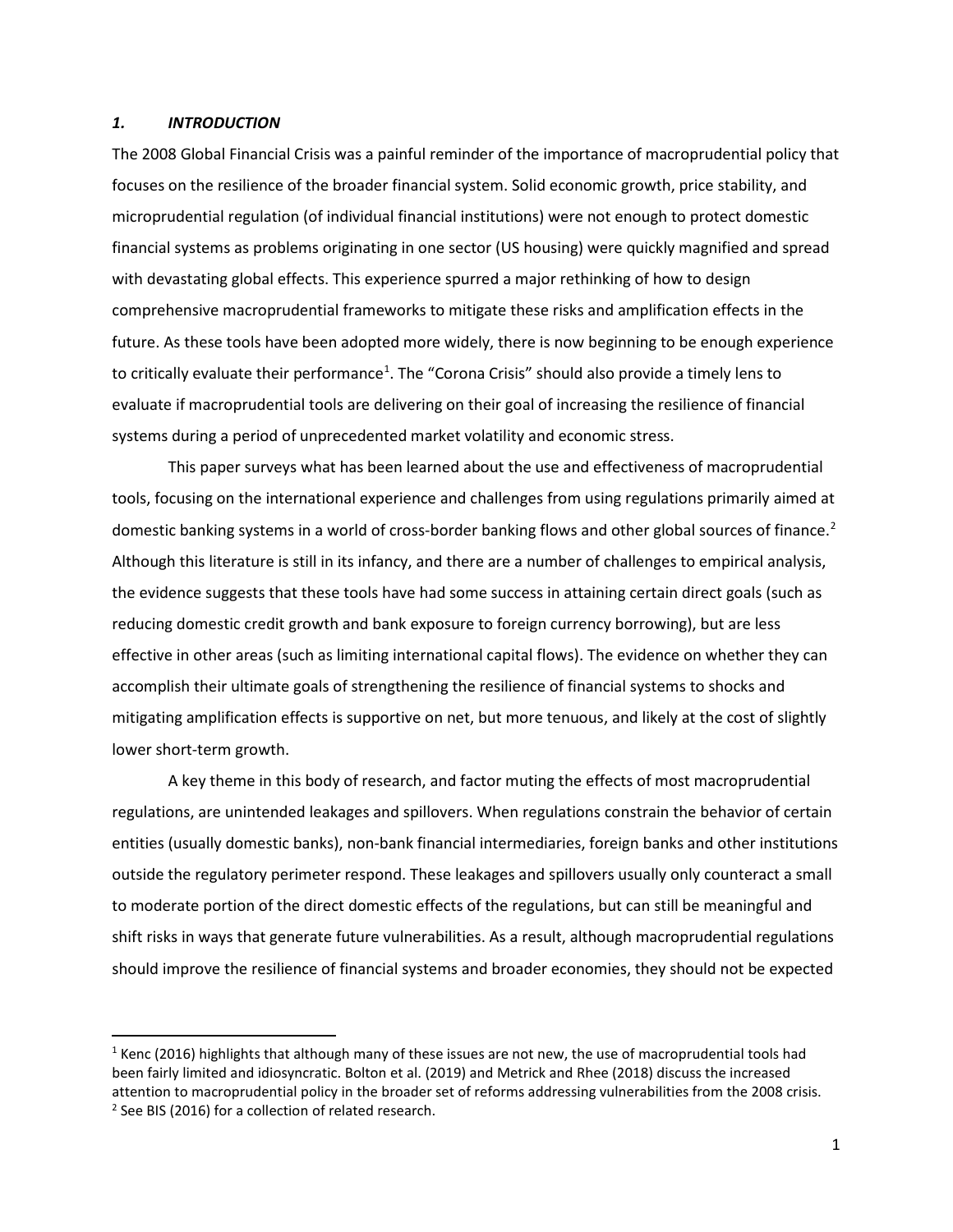to prevent periods of sharp volatility and avert all financial crises. They are a useful and important addition to the macroeconomic policy toolkit, but not an elixir.

The remainder of this paper is in four sections. Section 2 briefly reviews the goals of macroprudential policy and tools to achieve these goals, focusing on tools addressing international exposures and vulnerabilities. This section closes with information on how the use of macroprudential tools has evolved since 1990. Section 3 summarizes the empirical evidence assessing the effectiveness of macroprudential policy. It discusses the econometric challenges and evidence on whether these tools affect: housing markets and credit growth; international borrowing, lending and foreign-currency exposure; and boom-bust cycles, growth and resilience to external shocks. This section closes by tying together the evidence on the importance of international spillovers and leakages from macroprudential policy. Section 4 reports new analysis on whether macroprudential policy buffered countries during the period of heightened market volatility at the start of the Corona Crisis. Countries with tighter macroprudential stances appear to have had more resilience in their equity markets, but not in their credit default swaps, exchanges rates or GDP growth. Section 5 concludes.

### *2. THE GOALS, TOOLS, AND RECENT USE OF MACROPRUDENTIAL POLICY*

This section summarizes the goals of macroprudential policy and tools available to accomplish these goals, highlighting those aimed at mitigating international risks. The section ends by documenting their increased use since 2010.

#### *2.a. The Goals and Theory*

Macroprudential regulations encompass a diverse set of tools focused on the stability of the entire financial system. They target the buildup of systemic risk over time, as well as how vulnerabilities in individual institutions can spillover or interact with other policies to affect the entire system and overall economy. In certain situations, there is little distinction between macroprudential regulation and other types of tools—such as microprudential regulation and capital controls. More specifically, microprudential regulation, which focuses on the stability of individual financial institutions, can be similar to macroprudential regulation in countries where the financial system is dominated by a small number of financial institutions.<sup>[3](#page-3-0)</sup> Capital controls, which are taxes or rules based on an investor's

l

<span id="page-3-0"></span><sup>3</sup> Forbes (2018) discusses this issue in Iceland.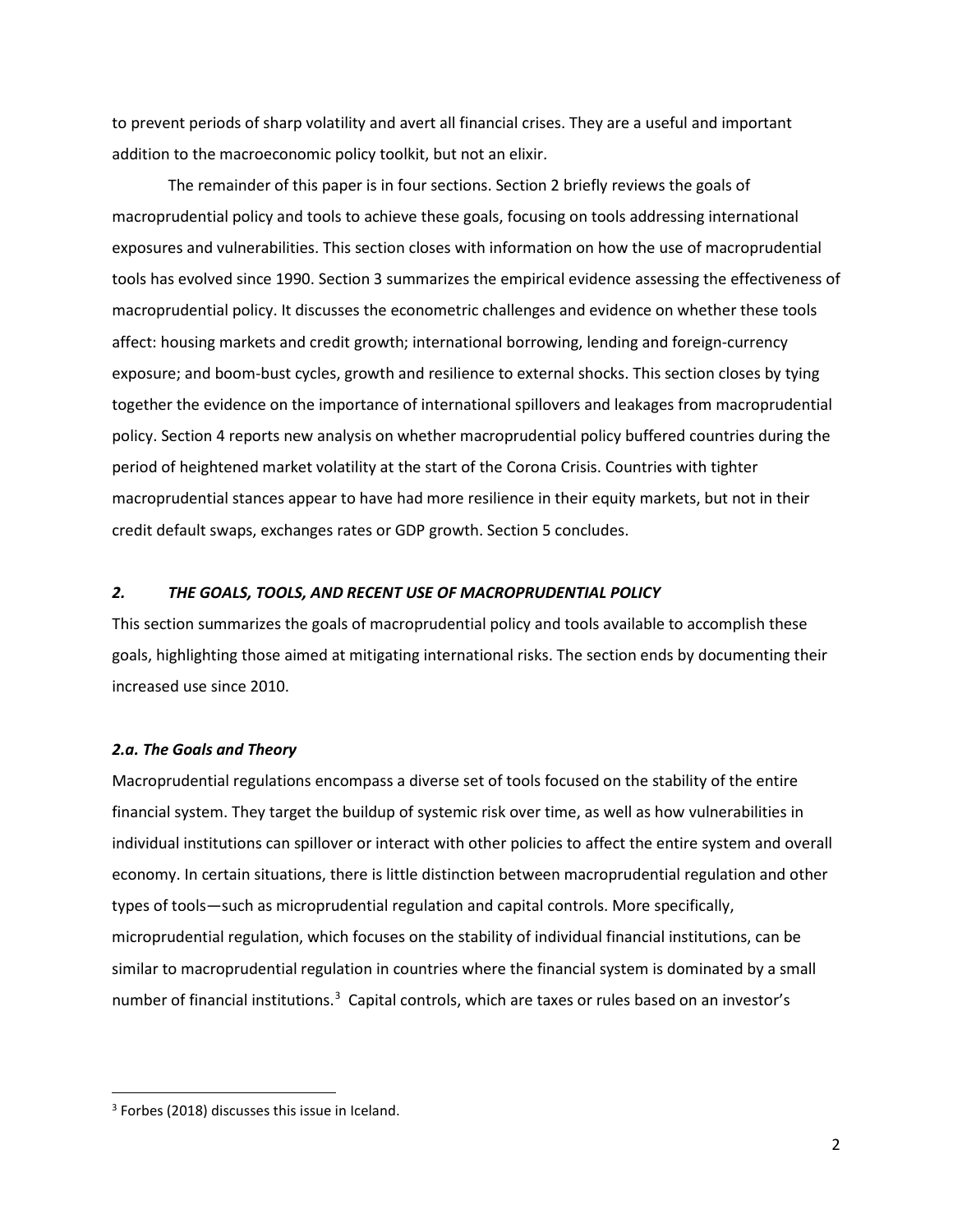residency, can be similar to macroprudential regulations that focus on the currency of the investment (IMF, 2015).

After the Global Financial Crisis, international institutions, central banks and other policy forums launched major initiatives on how to mitigate macro-financial vulnerabilities (FSB, 2009; CGFS, 2010; IMF, 2014a). These discussions prioritized three related objectives for macroprudential policy:

#### • *Addressing excessive credit expansion and strengthening resilience in the overall financial*

*system.* This involves containing unsustainable increases in leverage and debt by adjusting the quantity and quality of capital held by financial institutions. This should improve the economy's ability to withstand aggregate shocks and allow the financial system to function effectively during adverse conditions.

• *Reducing key amplification mechanisms of systemic risk.* This involves reducing pro-cyclical feedback between asset prices and credit and stocks, including through volatile funding. It can include regulating liquidity, funding, maturity, and any other pricing risks and mismatches, including related to foreign currencies.

• *Mitigating structural vulnerabilities related to the role of important institutions in key markets:* This targets vulnerabilities that arise through interlinkages, common exposures, and intermediaries in key markets, including those that can render individual institutions "too-big-to-fail".

As policymakers shifted attention to macroprudential policy to accomplish these goals, academic research developed theoretical models showing why macroprudential tools (usually modeled as a Pigouvian tax) were beneficial even in the presence of sound prudential regulation of individual institutions. This literature is well summarized in Bengui and Bianchi (2018), Bianchi and Mendoza (2018), Brunnermeier et al. (2013), Claessens (2015), Engel (2016), and Galati and Moessner (2018). A common theme is that agents overborrow in good times and do not internalize the cost of their financing choices (which could include duration, liquidity, or currency choice). This overborrowing is generally modelled as some sort of pecuniary externality, combined with incomplete markets and financial constraints that depend on market prices (Bianchi, 2011; Caballero and Krishnamurthy, 2001; Jeanne and Korinek, 2019; and Korinek, 2018). A related strand of literature focuses on how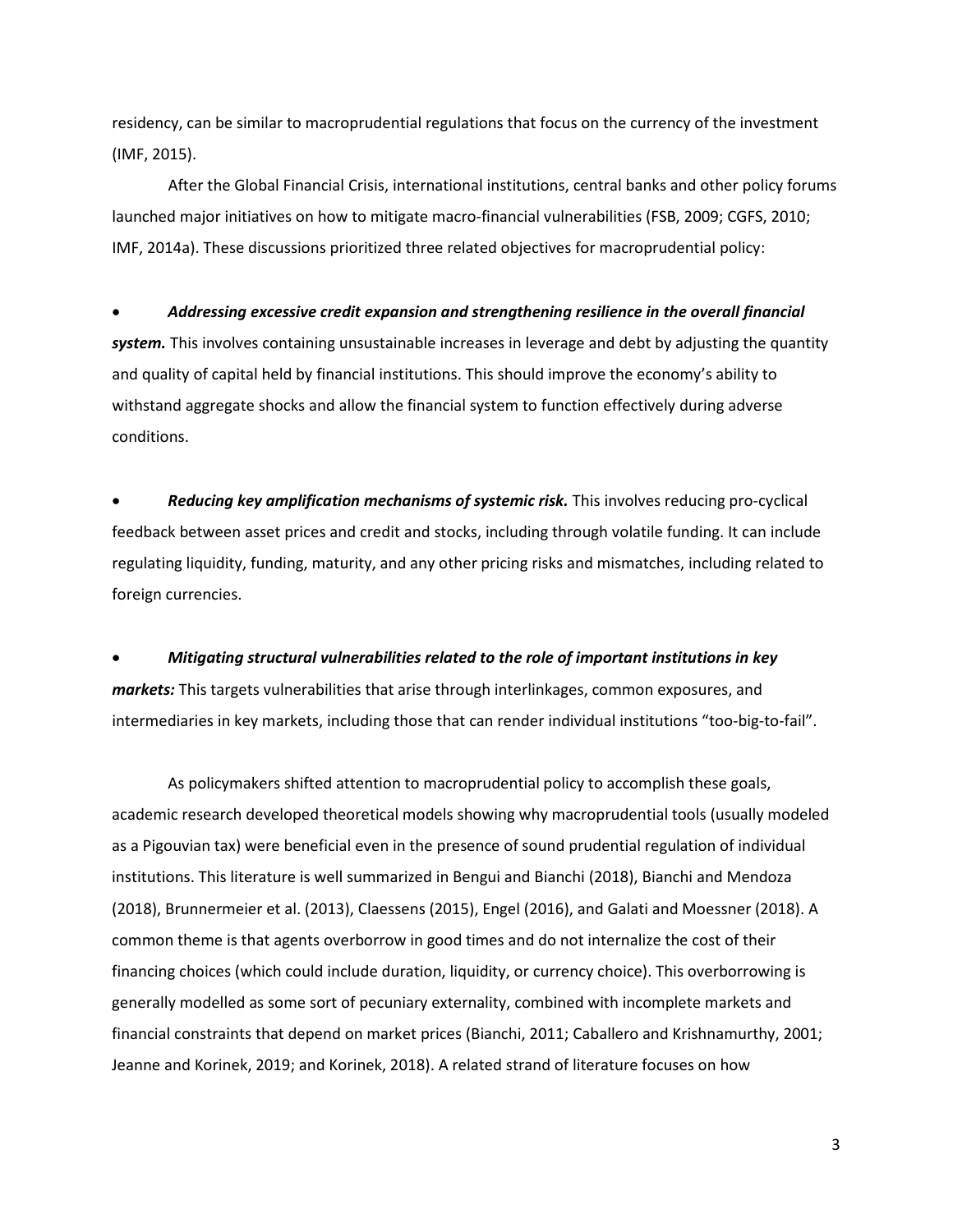macroprudential policy can address aggregate demand externalities in the presence of nominal rigidities (Farhi and Werning, 2016).

A few papers modelling the benefits of macroprudential regulation also incorporate the risk of leakages and spillovers. For example, Ahnert et al. (2020) show how macroprudential taxes on foreigncurrency bank lending reduce socially costly bank defaults, but cause a partial "snowbank shifting" of risk to less-informed sectors, potentially lowering investment, productivity and growth. Bengui and Bianchi (2018) show how macroprudential taxes on debt can cause "leakages" as unregulated agents respond by taking on more risk, but still improve aggregate welfare by reducing the severity and frequency of financial crises. Agénor and da Silva (2019), Costinot et al. (2011), and Korinek (2018) model how macroprudential policies and capital controls can spillover internationally—with the impact on other countries either positive or negative based on the model's assumptions.

## *2.b. The Tools*

A range of macroprudential tools have been developed to address these multifaceted goals (Claessens, 2015; BIS, 2012; IMF, 2014a, 2014b). More will undoubtedly be developed over time. They can be divided into five sets of instruments: capital/reserve, liquidity, credit, resolution/structural, and taxation/capital flow measures. Each set includes tools focused on risks related to international exposures (including foreign currency (FX) levels and liquidity, international lending and borrowing, and exchange rate movements), which are in italics below.

• *Capital and reserve instruments:* Capital requirements (equity held by banks against certain positions) and reserve requirements (cash held by banks against certain positions) can be set and/or adjusted to take into account the stage of the economic cycle (such as the countercyclical capital buffer, dynamic provisioning requirements, time-varying leverage ratios, and rules on profit distribution). These can also be applied to certain sectors (such as housing debt), systemically-important institutions, or *risks related to FX exposure (such as on FX deposits or deposits from abroad).*

• *Liquidity instruments:* Regulations supporting liquidity and containing maturity mismatch include core funding ratios, net stable funding ratios, liquidity coverage ratios, taxes on volatile funding, and caps on loan-to-deposit ratios. *Any of these ratios and requirements can be set more stringently for foreign borrowing, including on net open-currency positions or FX deposits. Deposits may also be* 

4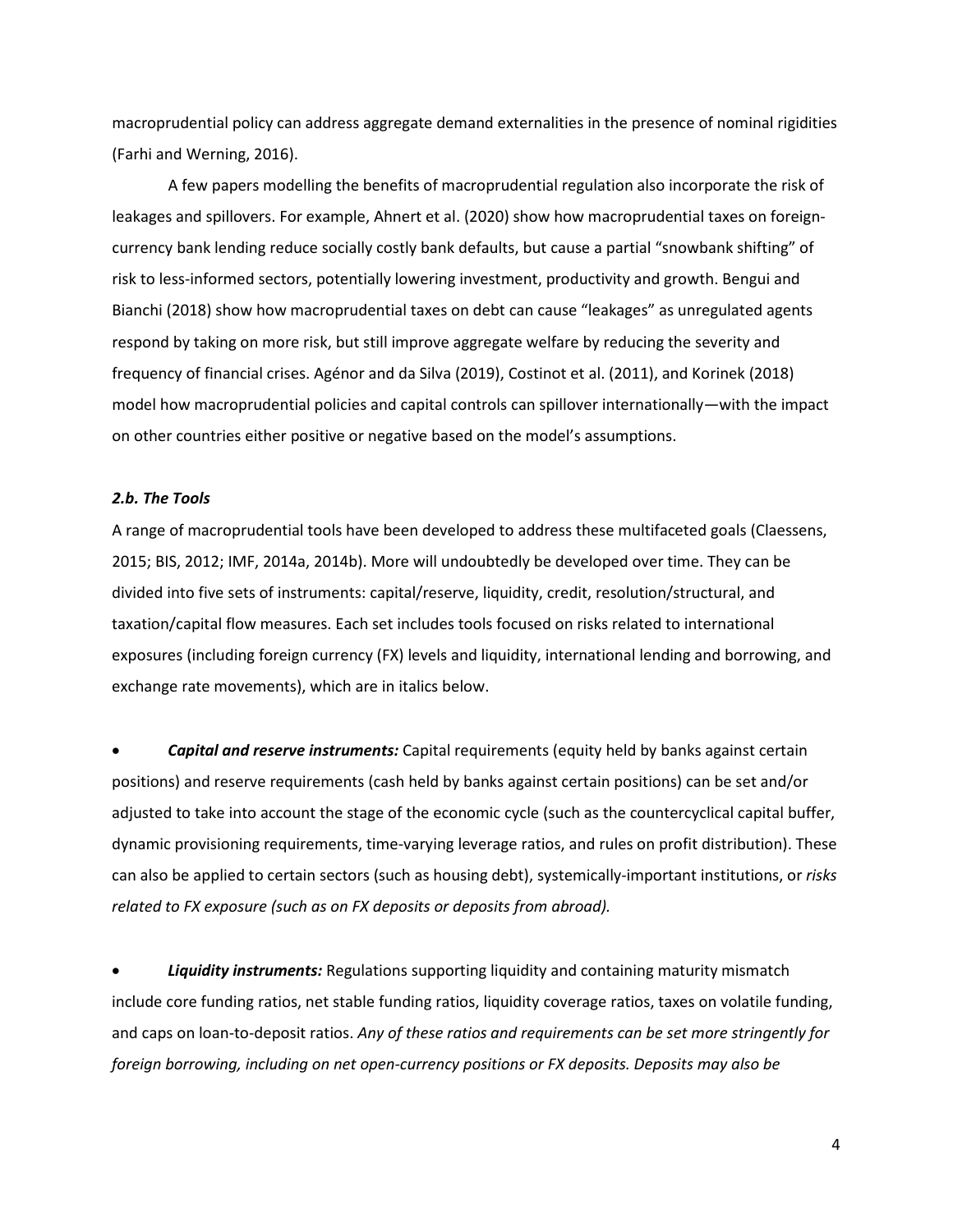*required to be repaid in domestic currency (regardless of the deposit currency), to alleviate concerns about withdrawals for which the central bank cannot act as lender-of-last resort.*

• *Credit instruments:* These policies often target potential vulnerabilities to mortgage risk from asset price and income shocks (such as through caps to loan-to-value ratios or debt-service-to-income ratios) or place ceilings on credit growth. *These can also target FX borrowing and lending with stricter ratios if the mortgage is in FX, by limiting FX credit growth, or setting additional limits on FX borrowing by any entity (either at fixed levels or linked to FX earnings).* 

• *Resolution Procedures and Mitigating Structural Institution Vulnerabilities:* These tools involve additional cushions and capital surcharges for systemically-important institutions (such as additional loss absorbency requirements, tighter risk weights, and limits on exposures) and regulations for key intermediaries. *These also include regular "stress tests" of major financial institutions to better understand how the financial institutions could withstand various shocks (including foreign and global) and plans for resolution regimes, both nationally and across borders.* 

• *Taxation and Capital Flow Measures:* Taxes on certain transactions or holdings can be structured to discourage types of activity through levies, reserve requirements, or quantitative limits. These are often used to target *FX exposure or more volatile capital flows (often debt). These could be standard taxes, or unremunerated reserve requirements (when a fee is held in a non-interest bearing account for a fixed period) that make shorter-term investments more expensive. [4](#page-6-0)* 

### *2.c. Use of Macroprudential Tools*

l

Cross-country data on macroprudential policy was limited before the 2008 crisis, but several researchers and institutions have begun to fill this void. The most comprehensive early efforts include: data on seven tools from an IMF survey described in Lim et al. (2011); more detailed data on twelve tools from another IMF survey described in Cerutti et al. (2017); survey data on housing-sector tools described in Kuttner and Shim (2016); data focused on foreign-exchange exposures discussed in Ahnert et al. (2020); and information on governance structures for adjusting macroprudential tools in Edge and Liang (2017).

<span id="page-6-0"></span><sup>4</sup> This paper focuses on the standard definition of macroprudential measures, which excludes capital controls (based on residency), but references studies that use broader definitions as some countries include certain capital controls as part of their macroprudential framework.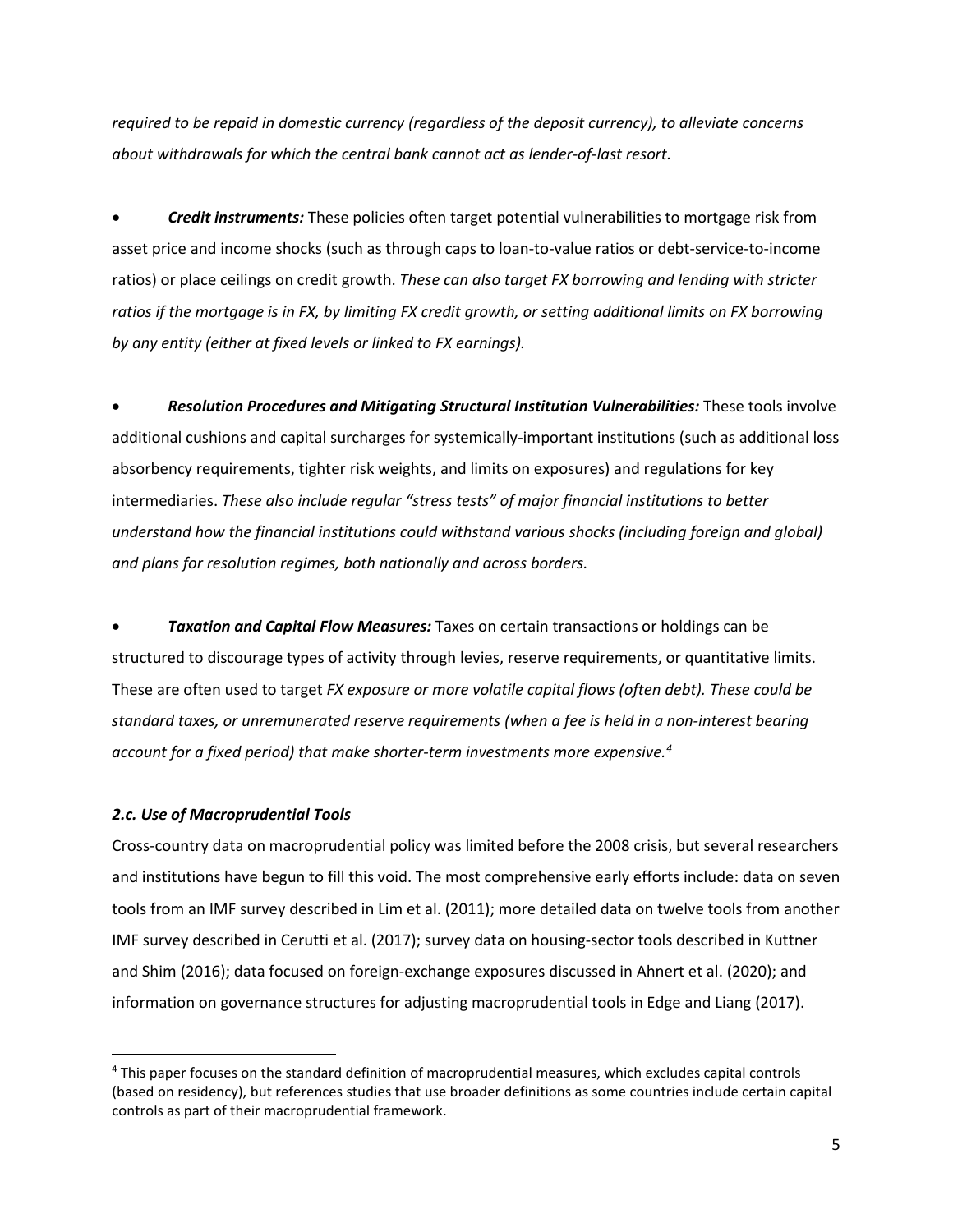To date, the most comprehensive cross-country, time-series data on a broad set of macroprudential regulations is the IMF's integrated Macroprudential Policy (iMaPP) database, described in Alam et al. (2019). This database combines information from a number of pre-existing surveys with a new IMF annual survey and country-specific data to provide detailed information on a range of macroprudential tools for 134 countries from 1990-2016. It groups these tools into 17 different types of policy instruments (with subcategories) and tracks when the tools are tightened or loosened using dummy variables.[5](#page-7-0) Some measures incorporate information on international exposures based on the currency of the transaction (such as limits on FX lending and FX positions), but the database does not include capital controls.

Figure 1 uses this iMaPP data to document the general tightening in macroprudential policy over time. The top panel shows net changes in macroprudential policy accumulated each year since 1990 across all 134 countries, or just advanced economies (AEs) or emerging/developing economies (EMDEs).[6](#page-7-1) There is a modest net tightening (mainly in EMDEs) from 2000-2007, abrupt loosening in 2008-2009, sharp tightening in 2010, and more gradual tightening since. At the end of the sample in 2016, macroprudential policy had been tightened 96 times on net (54 times in EMDEs and 42 in AEs). Although more net tightening occurred in EMDEs, especially from 2002-2015, this does not reflect more net tightening on average in this group, but instead the larger number of EMDEs. This becomes evident in the middle of Figure 1, which averages the annual net changes in macroprudential policy by the number of countries in each group. AEs have loosened more on net during recessions, and tightened more often on net since 2012. At the end of the sample, AEs were tightening macroprudential policy an average of 1.2 times per country on net, about twice the average for emerging markets.

Next, although the iMaPP data does not measure the overall macroprudential policy stance in each country, it is possible to construct a proxy by aggregating the changes in each country's macroprudential policies since the data starts in 1990—a year when the use of these tools was fairly limited so each country can be assumed to start from a similar, neutral stance. Adopting this approach (also used in Bergant et al., 2020), the bottom of Figure 1 shows average macroprudential stances. There was minimal change in the 1990s, and the modest net tightening over the 2000s implied that on the eve of the 2008 Global Financial Crisis, macroprudential policy had been tightened less than 2 times on net per country on average. Countries began to tighten macroprudential policy more frequently after

 $\overline{\phantom{a}}$ 

<span id="page-7-0"></span><sup>&</sup>lt;sup>5</sup> It also includes quantitative LTV ratios.

<span id="page-7-1"></span><sup>6</sup> This measure nets out any tightening and loosening in macroprudential policy and therefore does not capture how actively a policy is used, just any net tightening or loosening. For example if a country simultaneously loosens one tool and but tightens twice (with the same tool or two different tools), this yields +1 for the net policy change.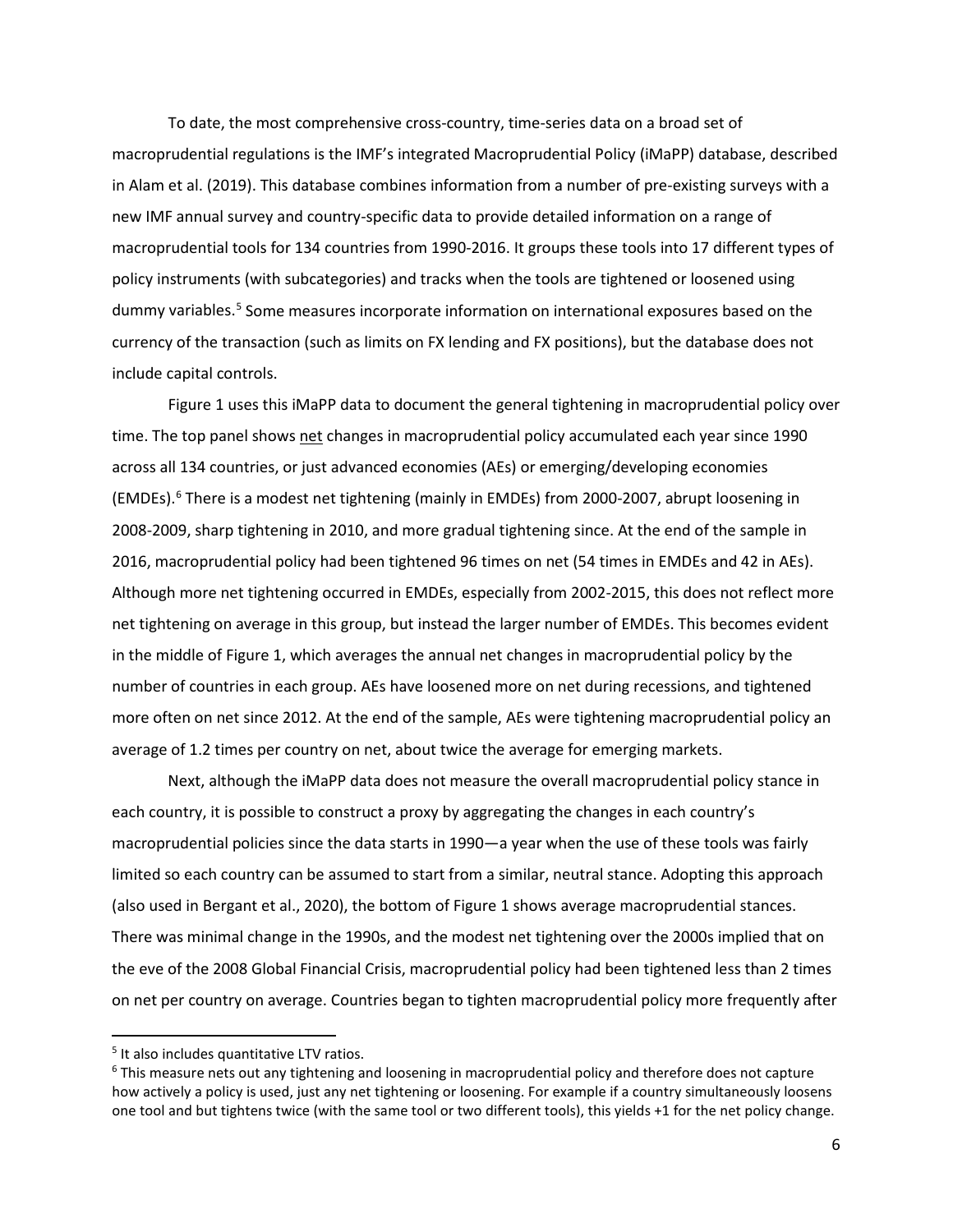2010, so that by 2016 the average net macroprudential stance was five tightenings. AEs had a looser macroprudential stance on average than EMDEs, although the gap was closing by the end of the sample, with the looser stance for AEs reflecting their greater tendency to loosen during recessions, rather than a hesitation to tighten during stable times.

To better understand which macroprudential tools are more widely used, Figure 2 calculates average policy stances for the different tools in the iMaPP data. The top panel shows that the macroprudential tool tightened most by 2016 was banks' capital requirements (which includes some microprudential tightening). Other tools with a tighter stance are: limits on LTV ratios, limits on FX positions, liquidity requirements, and loan restrictions. The use of different tools also varies by country group, with advanced economies more likely to have tightened measures aimed at the housing market (LTV and DSTI ratios) and SIFIs, but loosened reserve requirements. In contrast, EMDEs are more likely to have tightened (on net) reserve requirements and set limits on FX restrictions and liquidity.

Finally, while Figure 1 documents that macroprudential policy has become tighter on average, this masks important differences across countries. To better understand this variation, Figure 3 graphs the number of countries with different macroprudential stances at four dates: 2000q1 (before the boom), 2007q1 (before the crisis), 2010q1 (after the crisis), and 2016q4 (the sample end). In 2000, half of the sample had not tightened their macroprudential stances on net over the last decade, and only 5% had tightened three or more times on net. In 2007, the peak of the boom, only 20% of countries had tightened their macroprudential stances more than 3 times (predominantly EMDEs). In contrast, by 2016 almost two-thirds of the sample had tightened their macroprudential stances at least 3 times on net. As the average stance tightened, however, the cross-country variation increased. In 2016 20% of countries had tightened macroprudential policy 10 or more times, while 17% had not tightened at all on net. (AEs and EMDEs had similar average stances, but AEs were over twice as likely to have not tightened at all on net.) This increased variation in macroprudential stances could help identify if these policies improve a country's resilience to global shocks in empirical analysis.

### *3. EMPIRICAL EVIDENCE: CAN MACROPRUDENTIAL POLICY ACHIEVE ITS GOALS?*

As countries use macroprudential policy more actively, and cross-country, time-series data on these tools has become available, a body of empirical research provides initial evidence of what works—and what does not. This section begins by discussing the empirical challenges in assessing the effects of macroprudential policy (part a). Then it surveys the literature on whether the tools achieve their direct goals in terms of: the housing market and broader credit growth (part b), international borrowing,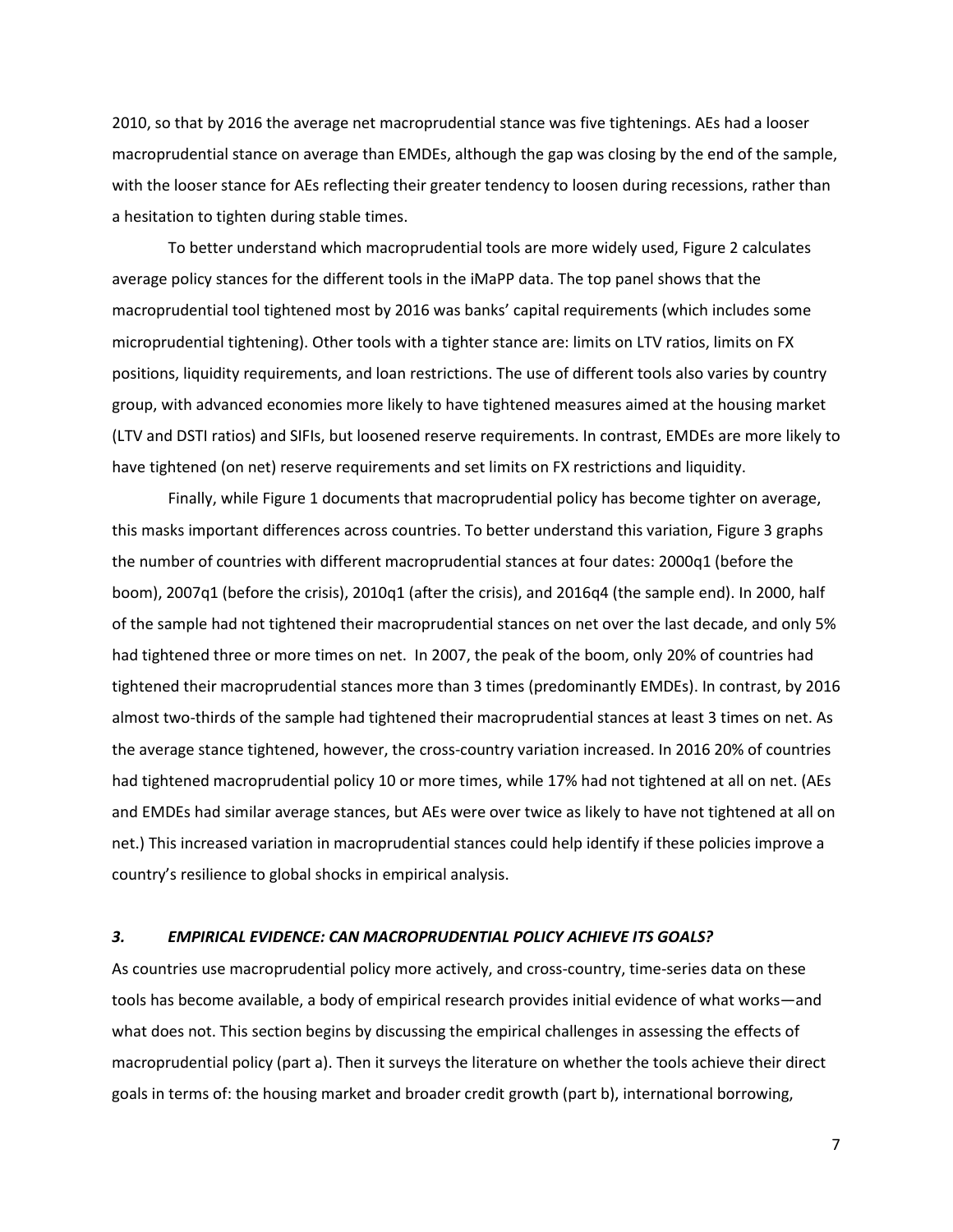lending and FX exposure (part c), and GDP growth, pro-cyclicality, and resilience to shocks (part d). This section concludes by tying together a key theme; many macroprudential tools can influence their immediate objective, but have unintended consequences, especially through non-bank financial intermediaries and international capital flows. These leakages and spillovers can be significant and meaningful, and should be part of any assessment of macroprudential policy, although they are generally smaller than the direct domestic effects. For additional background on the research below, see Bergant et al. (2020), Buch and Goldberg (2016), Cerutti et al. (2017), ECB (2020a) Galati and Moessner (2018), and IMF-FSB-BIS (2016). Particularly noteworthy is Araujo et al. (2020), which performs a metaanalysis of over 66,000 results from 58 empirical studies on macroprudential policy to ascertain which results are consistent across instruments, approaches, time horizons, samples and outcome variables.<sup>[7](#page-9-0)</sup>

### *3.a. Empirical Challenges*

 $\overline{a}$ 

Empirical assessments of macroprudential policy face five challenges: measuring intensity, reverse causality, omitted variable bias, limited time series, and spillovers/leakages. Some papers have addressed these challenges through unique micro-level data, natural experiments, or creative econometric strategies, but each approach has advantages and disadvantages.

A first challenge is measuring the intensity of macroprudential measures—including both the relative intensity of the same tool applied across countries as well as of different tools within a specific country. Countries have adopted different macroprudential tools, with different thresholds, different levels of enforcement, different goals, and in different financial settings, so that imposing the assumption that a tightening has the same effect across countries would bias coefficient estimates toward zero (i.e., suggesting no effect). For example, even something as specific as a limit on FX lending could be a modest cap relative to a bank's overall loan portfolio (or FX assets), or limits on just FX mortgage lending, or a complete prohibition on all FX lending. Even more complicated is comparing the magnitudes of changes in different types of tools—even within the same country. For example, how can a change in the CCyB be compared to changes in rules on FX borrowing or tighter regulations on SIFIs? Given these challenges, most empirical studies do not incorporate the intensity of changes in macroprudential policy and instead simply code any tightening in any tool as a +1 (and any easing -1). This amalgamation of very different macroprudential actions into dummy variables biases studies against finding any effect of macroprudential regulation.

<span id="page-9-0"></span><sup>&</sup>lt;sup>7</sup> The "FRAME" online repository from the BIS [\(https://www.bis.org/publ/qtrpdf/r\\_qt1903f.htm\)](https://www.bis.org/publ/qtrpdf/r_qt1903f.htm) provides updated evidence on the impact of a subset of bank regulations.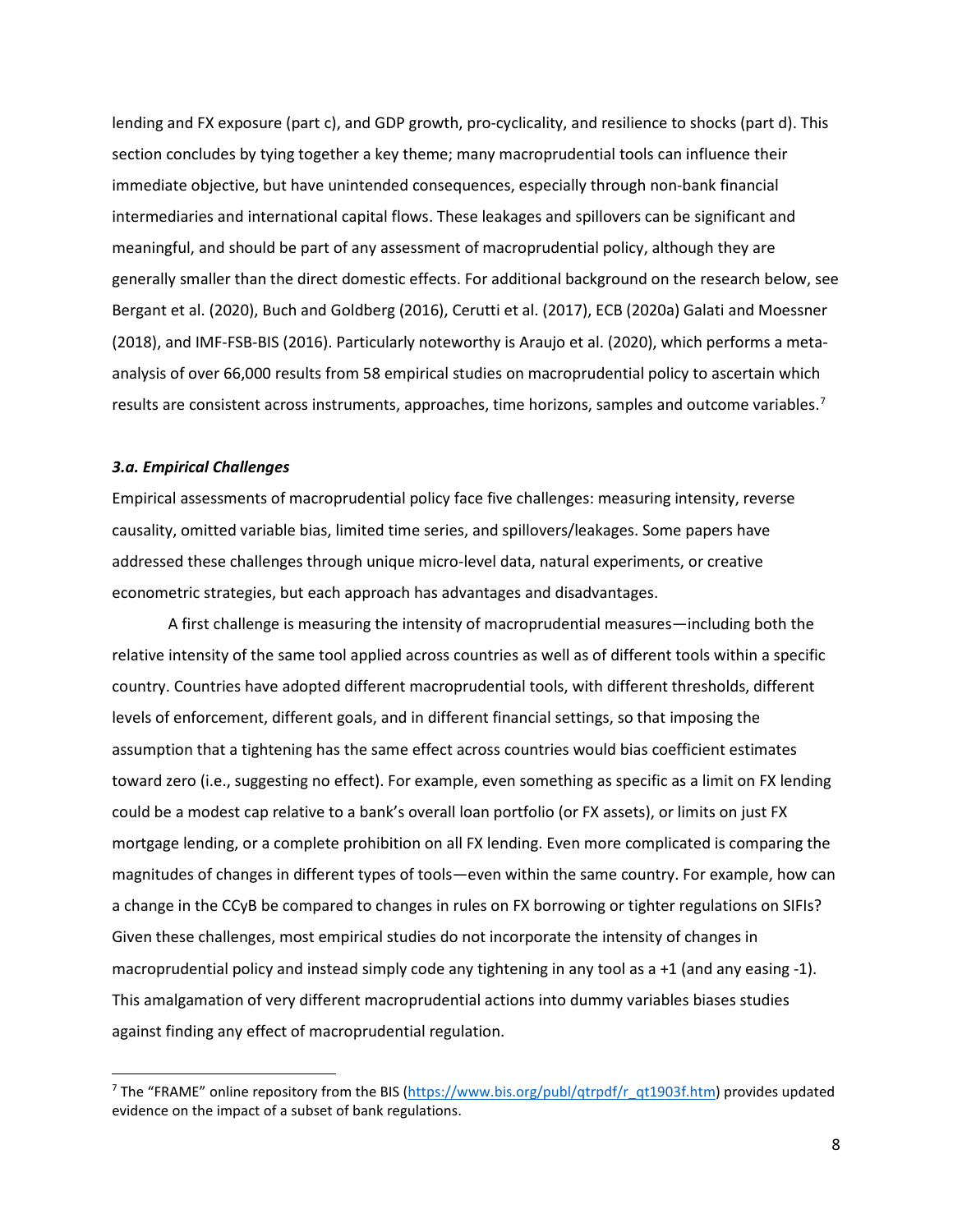Only a few studies have attempted to address this challenge of measuring the intensity of regulations. Forbes et al. (2015) analyse reports by investors and international financial institutions to classify a subset as "major". Vandenbussche et al. (2015) and Ahnert et al. (2020) use detailed data on four similar tools in Eastern Europe to incorporate the magnitudes of adjustments. Cerutti et al. (2017) cumulate the number of changes in reserve requirements over time to create an index of intensity, and Alam et al. (2019), Richter et al. (2019), and Friedrich et al. (2020) use changes in either the LTV ratio or CCyB (which are more comparable across countries). Each of these studies finds evidence that more "major" or larger adjustments have larger effects—although sample sizes are generally small and error bands are wide. The studies which incorporate precise magnitudes (such as for the LTV or CCyB), however, have the important advantage of providing information on how to calibrate adjustments to achieve a certain result—a calibration critically important for policy.

A second challenge in assessing the impact of macroprudential policy is reverse causality. When the dependent variable (such as credit growth or FX borrowing) starts to increase, policymakers are more likely to tighten tools related to those variables. This would downward bias estimates of the impact of the tools—or even find correlations suggesting the opposite of expected. To address this challenge, most papers take the easy approach of lagging their measures of macroprudential policy. This is unlikely to fully address issues around endogeneity and selection bias. Several papers go further by instrumenting for the policy changes and/or creating some type of exogenous macroprudential policy shock (Cizel et al., 2019; Ahnert et al., 2020). This is more likely to lead to unbiased estimates, but the first-stage is often imprecisely estimated because it is difficult to predict when tools are adjusted. Another solution is to use micro data or event studies (often combined with some type of binding constraint), such as Aiyar et al. (2014b) and Jiménez et al. (2017). This can provide better identification, but the specific examples may not generalize and the narrower tests can miss important leakages and spillovers. One of the best approaches is propensity score matching, which compares the dependent variables in countries that have adjusted policy with the "nearest neighbor" or a synthetic construct of similar countries that do not adjust policy. This approach was first used in Forbes et al. (2015) and Forbes and Klein (2014, 2015), with more recent applications in Cizel et al. (2019) and Frost et al. (2020). The two main challenges with this approach are finding good "matches" and large standard errors over longer horizons.

A third and closely related challenge in estimating the impact of macroprudential tools is omitted variable bias. This occurs if factors correlated with regulations, but not included in the empirical specification, affect the dependent variable. This is an issue because countries which use

9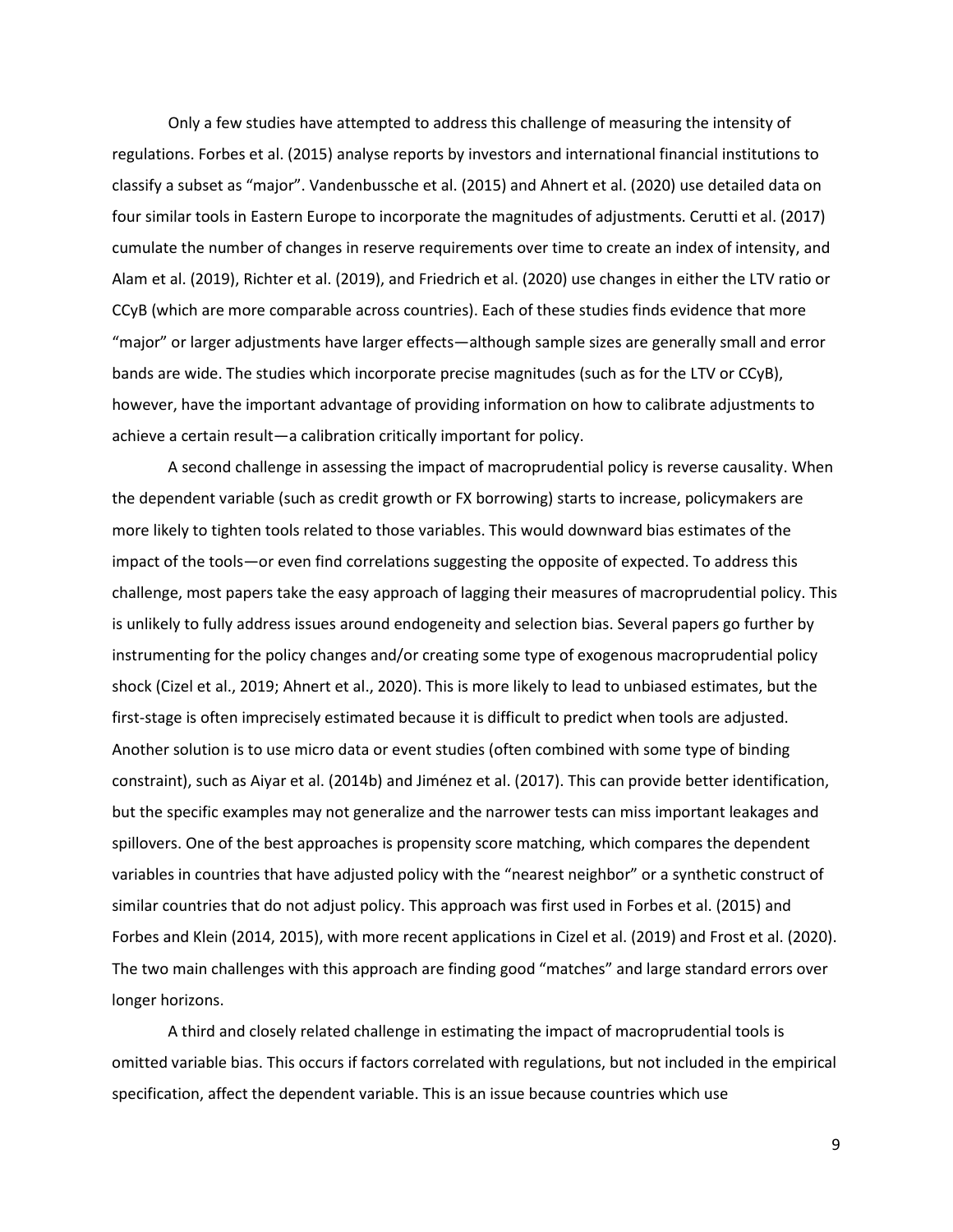macroprudential policy more actively have significantly different institutions and macroeconomic characteristics than countries which do not (Forbes and Klein, 2015; Forbes et al., 2015), and because countries often adjust macroprudential policy in conjunction with other policies (Akinci and Olmstead-Rumsey, 2018). The obvious solution is to control for any country characteristics and policy changes that are correlated with changes in macroprudential policy, but many of these studies already have limited degrees of freedom and it can be difficult to control for such a broad array of other hard-to-measure characteristics and policies. Some studies reduce these concerns, however, with careful attention to their econometric specification and/or by using difference-in-difference methodologies.<sup>[8](#page-11-0)</sup>

A fourth challenge in this literature is the relatively limited use of macroprudential tools to date (Forbes, 2019 and 2020). Many tools have only been adjusted by small increments and to levels well below what models suggest are optimal (see Hanson et al., 2011 for the CCyB). As a result, some tools may not have been tightened to levels that meaningfully improve resilience to certain shocks. Also, the majority of macroprudential adjustments have been tightenings (Figure 1), so there is limited evidence on whether the effects of tightening and loosening are symmetric. Perhaps most problematic, macroprudential tools have only become more widely used during the recovery after the Global Financial Crisis, so there has been little opportunity to analyze their effectiveness during downturns and over the full business cycle (Forbes and Klein, 2014). The financial market stress and sharp recession in 2020 from Covid-19, however, will provide an opportunity to assess if current stances can provide the hoped-for resilience to a large external shock (Section 4), as well as if loosening macroprudential tools (such as for the CCyB, in Friedrich et al., 2020) can cushion the impact of the crisis.

A final challenge in this literature is that any analysis should assess not only the direct impact of macroprudential tools, but also any leakages or spillovers. Leakages are generally defined as lending or credit shifting to other domestic institutions that are not subject to the same regulations (often nonbank entities), while spillovers are when lending or credit shifts to other countries. The evidence suggests that these leakages and spillages often occur, can be significant, and can meaningfully mitigate the impact of macroprudential policies on their specific targets—as well as impact other variables and countries. Agénor and da Silva (2018) survey the evidence on international spillovers, especially through cross-border banking flows. Incorporating these leakages and spillovers in any empirical analysis can be challenging, however, as it often involves incorporating additional data (such as from non-bank entities

l

<span id="page-11-0"></span><sup>8</sup> For example, Forbes et al. (2016) look at portfolio shares (instead of total portfolio flows) to control for any omitted variables affecting capital flows, and Ahnert et al. (2020) compare changes in banks' and corporates' borrowing and debt issuance to control for any omitted variables that affect each type of entity or borrowing.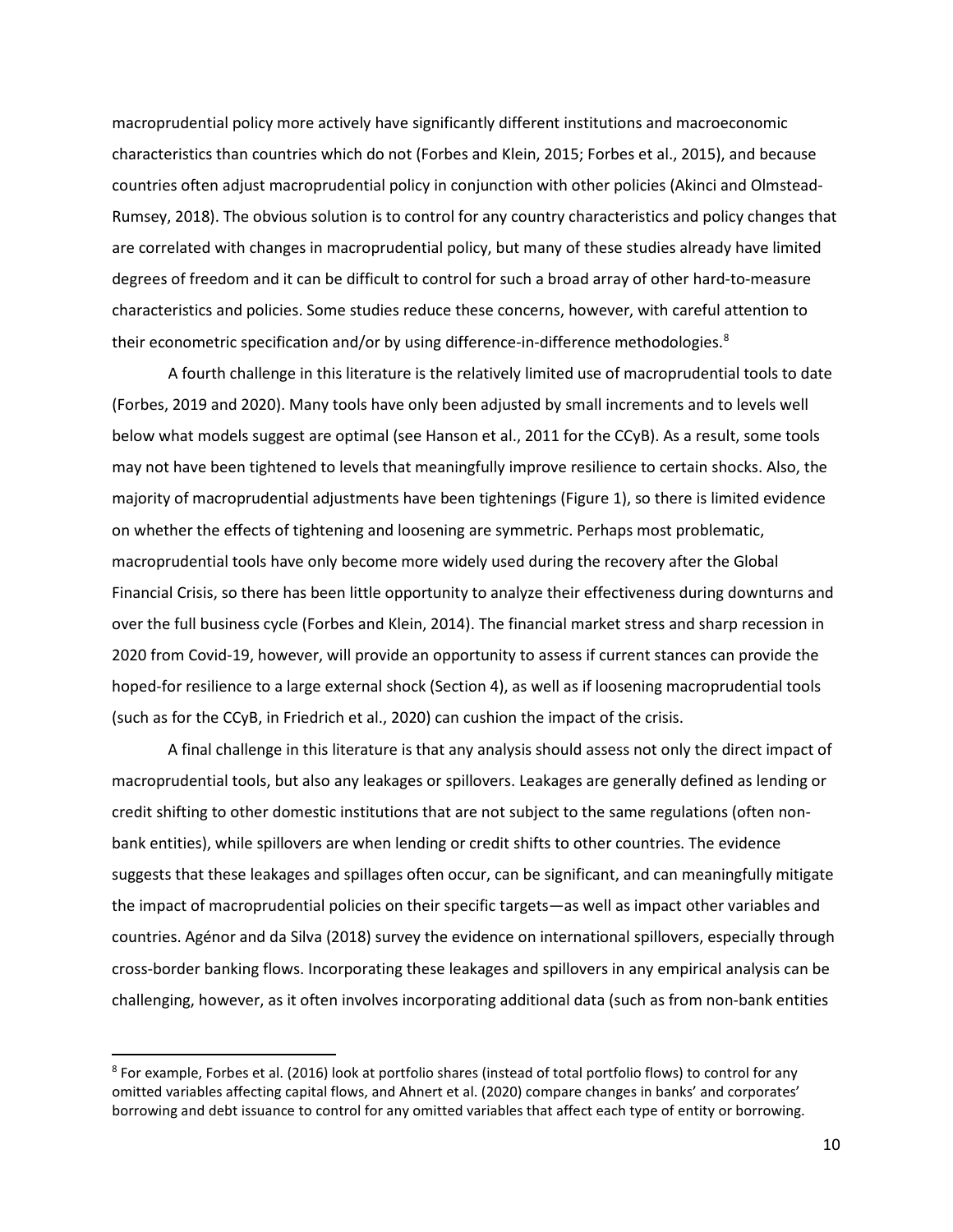and non-resident banks). Studies that achieve better identification by using detailed micro data are often unable to capture these types of unintended consequences. More recent macroeconomic work, however, is paying closer attention to these leakages and spillovers when possible given the evidence on the importance of the regulatory perimeter (Ahnert et al., 2020; Cerutti and Zhou, 2018).

#### *3.b. Empirical Effects: Housing and Domestic Credit Growth*

 $\overline{a}$ 

Despite these empirical challenges, a rapidly growing literature assesses the effects of macroprudential policies. A focus of this literature is the housing market and broader credit growth—two key targets of macroprudential policy given the evidence that housing booms, growth in mortgage lending, and rapid credit growth are correlated with financial stability risks, sharper recessions and slower recoveries (Mian et al. 2017; Jordá et al., 2016).

Beginning with the housing market, most studies find that tightening a range of macroprudential tools meaningfully dampens housing activity.<sup>[9](#page-12-0)</sup> The tools appear to be more effective in terms of slowing the growth of mortgages and household credit, with weaker effects on house prices (Araujo et al., 2020). There is also some evidence that macroprudential tools can increase the resilience of borrowers and the financial system to shocks to house prices or income, including by reducing the pro-cyclical feedback between credit and house prices. Studies also suggest that there are benefits from using multiple housing-related tools at the same time—such as some targeting lenders and others borrowers—in order to reinforce their effectiveness and mitigate the shortcomings of individual tools. For example, although LTV limits are one of the more popular and easy-to-implement regulations, other tools become more important when house prices increase rapidly (making LTV limits less effective).

A closely related focus of empirical work is how macroprudential policy affects overall credit growth. Tighter macroprudential policy is generally significantly correlated with slower aggregate credit growth, with some evidence this is where macroprudential policy is most effective (Araujo et al.,  $2020$ ).<sup>[10](#page-12-1)</sup> Much, but not all, of the impact on aggregate credit growth occurs through household credit, and there is mixed evidence on which tools are most effective. For example, Claessens et al. (2014) show that caps on borrowers (such as LTV and DTI ratios) have a stronger impact than general capital buffers, while Araujo et al. (2020) find stronger effects from liquidity tools.

<span id="page-12-0"></span><sup>9</sup> Key studies include: Crowe et al. (2013); Vandenbussche et al. (2015); He et al. (2016); Kuttner and Shim (2016); Cerutti et al. (2017); Akinci and Olmstead-Rumsey (2018); Alam et al. (2019); Richter et al. (2019); and Acharya et al. (2020).

<span id="page-12-1"></span> $10$  See Lim et al. (2011); Aiyar et al. (2016); Cerutti et al. (2017); Jiménez et al. (2017); and Akinci and Olmstead-Rumsey (2018).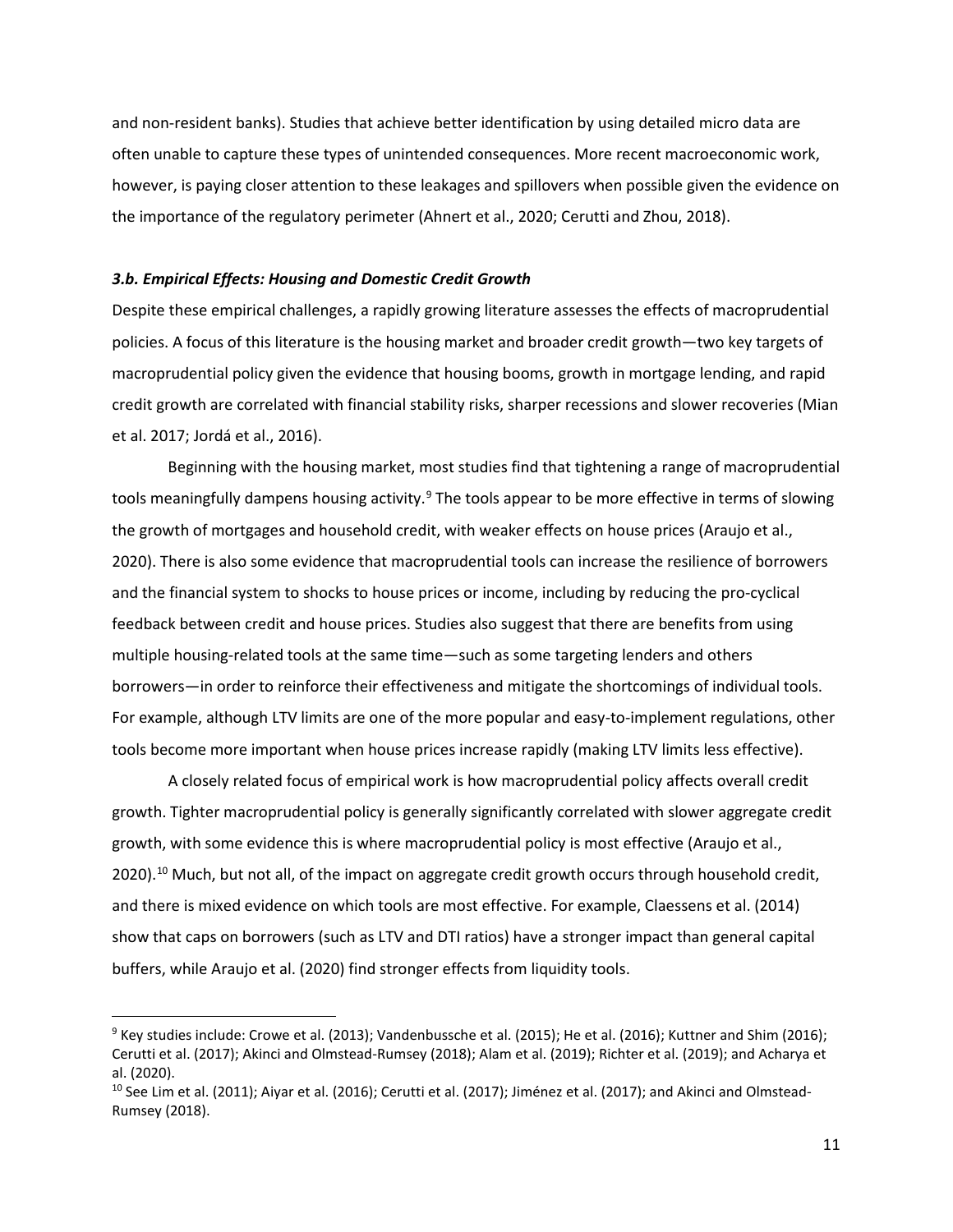This literature examining the impact on housing measures and broader credit growth also provides some evidence on when macroprudential policy is more effective. There is stronger evidence when regulations are tightened (instead of loosened), although this may reflect the limited observations for the later. Macroprudential policy appears to have larger effects: in less financially developed and less open economies (Cerutti et al*.,* 2017; Cizel et al., 2019); when targeted narrowly at specific sectors (Crowe et al. 2013; Basten and Koch, 2015); and in emerging markets, for shorter windows, or when using micro-level data (Araujo et al., 2020). One factor that can influence the size of the estimated effects is if the analysis incorporates leakages through non-bank credit and spillovers through international banks (section 3e). When tighter regulations slow the growth in domestic bank credit, there is often a corresponding increase in credit from other sources. These other sources are generally more responsive in countries with more developed non-bank financial markets (usually advanced economies), in countries more integrated with international financial markets, and over longer periods. These unintended consequences are also less likely to be captured in research using micro data.

#### *3.c. Empirical Effects: International Lending, Borrowing and FX Exposure*

Another focus of the empirical literature on macroprudential regulations is the effects on lending abroad by domestic banks, domestic borrowing from foreign sources, and domestic exposure to foreign currency (which includes borrowing from domestic or foreign entities). Much of this work focuses on international banks, building on a long literature on regulatory arbitrage and banks' internal capital markets (Cetorelli and Goldberg, 2012), although some incorporates other sources of cross-border credit. Understanding these international exposures and capital flows is important as they can generate macrofinancial vulnerabilities and amplification effects that are a key concern of macroprudential policy.<sup>[11](#page-13-0)</sup> They can also be an important part of the leakages and spillovers that undermine the effectiveness of macroprudential tools aimed at bolstering the domestic economy.

To begin, consider how macroprudential regulations that increase the cost of lending domestically and reduce domestic credit growth (Section 3b) affect a bank's decision to lend abroad. Some papers find that banks respond by reducing lending both at home and abroad by similar amounts (Aiyar et al., 2014a), or that the reduction in lending abroad is substantially larger when the regulations interact with other policies that make domestic lending more attractive (Forbes et al., 2017). This evidence, however, largely comes from detailed UK bank data, which allows cleaner identification of

l

12

<span id="page-13-0"></span> $11$  See Eichengreen et al. (2003), Bordo and Meissner (2005), and Ahnert et al. (2020).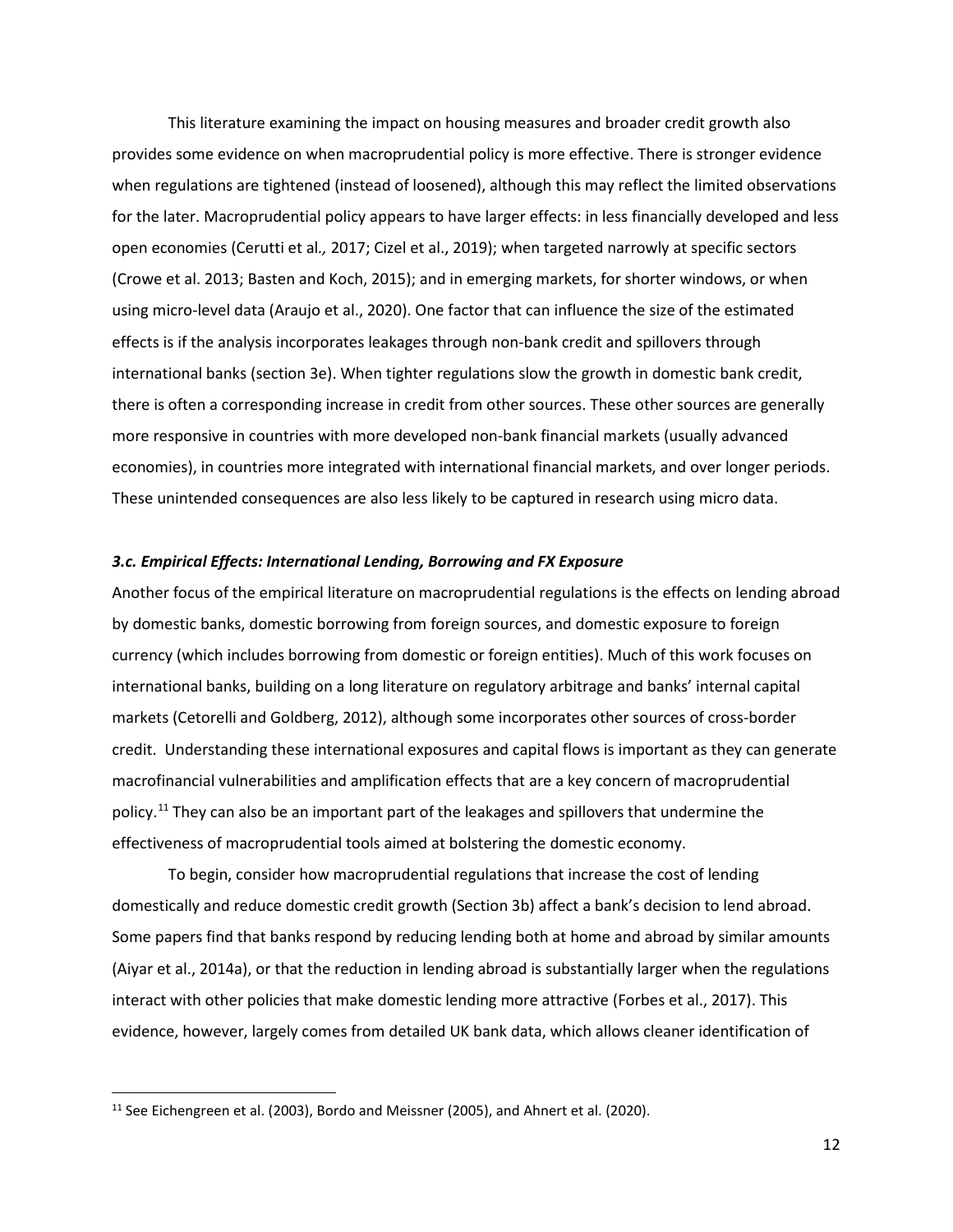country-specific loan demand and supply effects than most work, but may not generalize to other experiences. Other work focusing on a cross-section of countries generally finds that tighter macroprudential regulations cause banks to increase lending abroad, primarily through affiliates (Cerutti and Zhou, 2018). Banks also appear to respond by increasing foreign lending more in countries with fewer regulations and weaker standards, leading to weaker overall lending standards (Ongena et al., 2013; McCann and O'Toole, 2019; Houston et al., 20[12](#page-14-0)).<sup>12</sup> These international spillovers suggest that macroprudential tools that only regulate domestic lending may be less effective at bolstering overall bank resilience.

Why do tighter regulations at home contribute to a large contraction in foreign lending in some cases, but not others? Buch and Goldberg (2016) help reconcile these findings using detailed micro-data for fifteen countries. They document different effects across countries, partially reflecting different bank characteristics and macroprudential tools. For example, they find greater international spillovers from tools targeting liquidity or specific sectors, and weaker effects from capital tools. In most cases, they find that the spillovers through international lending are small in magnitude, albeit with the important caveat that few countries tightened macroprudential policy over their sample.

While the evidence on how macroprudential regulations impact banks' lending abroad is mixed, there is stronger evidence of the impact on international exposures and borrowing (from banks and other entities). A large literature shows that "surges" of borrowing from abroad are significantly correlated with unsustainable credit growth and asset price bubbles, as well as with "sudden stops" that correspond to sharp recessions and currency and banking crisis (Forbes and Warnock, 2012). The theoretical literature shows how borrowers do not fully account for the externalities from international debt (section 2a), justifying macroprudential tools restricting international borrowing and foreign currency exposures (section 2b). This literature often lumps together macroprudential measures related to foreign currency exposures with capital controls on international borrowing—jointly referred to as "capital flow management measures".<sup>13</sup>

This literature generally finds that macroprudential limits on borrowing in foreign currency (including limits on FX exposure, FX liquidity and currency mismatch) can be highly effective. For example, De Crescenzio et al. (2017) show that currency-based restrictions on banks reduce short-term cross-border banking flows, and Aguirre and Repetto (2017) find that limits on banks' FX positions

l

<span id="page-14-0"></span> $12$  Danisewicz et al. (2017) find that multinational banks respond to changes in capital regulations by adjusting lending through branches more than through subsidiaries.

<span id="page-14-1"></span> $13$  See Forbes (2007), Cline (2010), Ostry et al. (2010), Magud et al. (2011), and Klein (2012) for surveys on controls.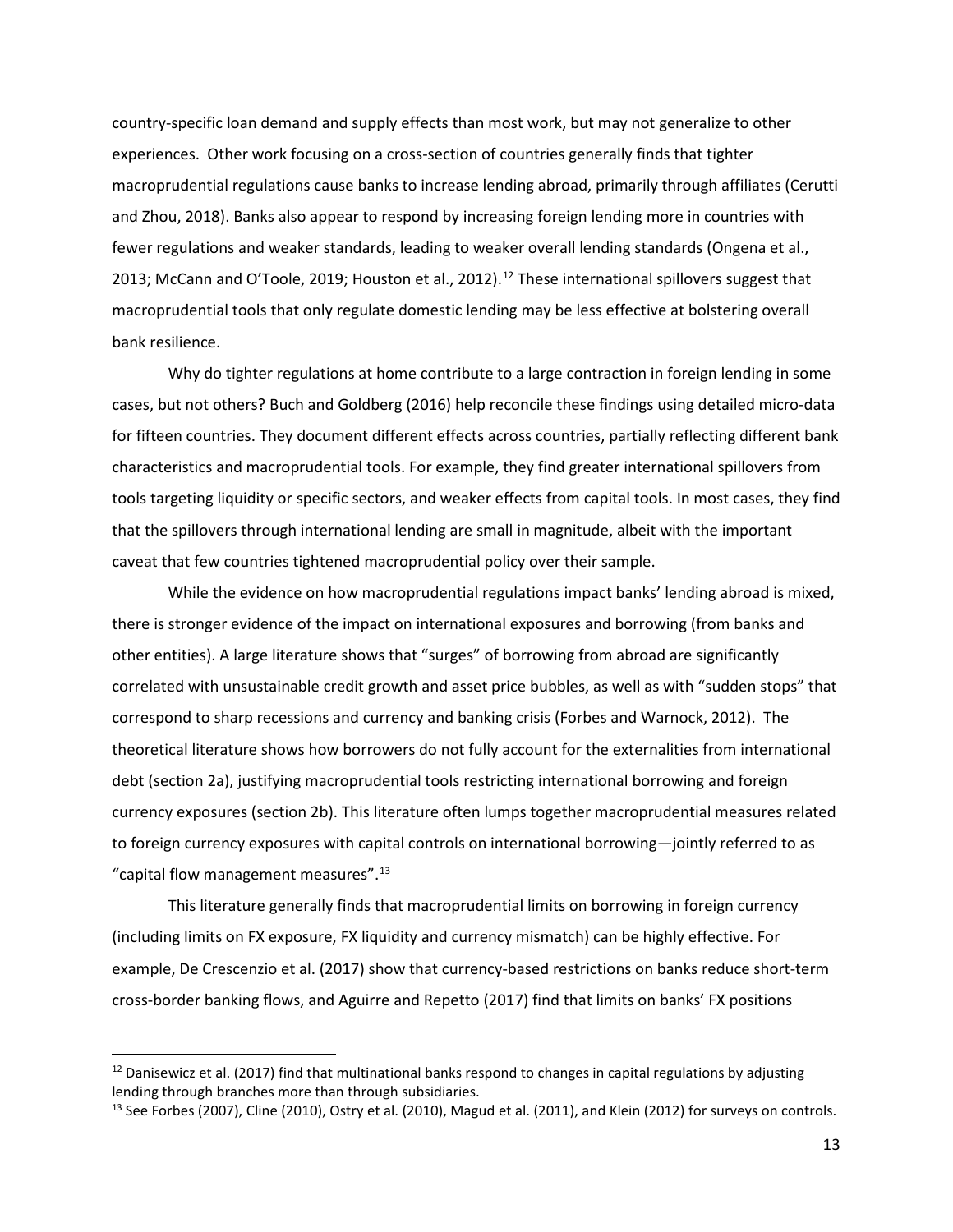meaningfully reduce credit growth in Argentina. In the most detailed study of FX-related macroprudential tools to date, Ahnert et al. (2020) find significant and large reductions in bank borrowing and lending in foreign currency, albeit with a side-of effect that companies react by increasing their FX bond issuance. The overall FX borrowing of the economy declines (as the increase in FX bond issuance is significantly less than the reduction in FX bank borrowing), but FX exposure shifts from regulated banks to unregulated sectors.<sup>14</sup> Bank sensitivity to the exchange rate declines, which could reduce bank failures after large currency depreciations, but the sensitivity of the broader economy to exchange rate movements does not appear to improve as much due to these leakages.

Given these leakages from regulations focused on FX exposure by banks, another approach for limiting a country's exposure to foreign borrowing is to limit capital inflows directly, such as through moderate taxes on capital inflows. The evidence on whether these types of measures work, however, is less compelling than for measures targeting FX exposures directly. A few studies focusing on an individual country or small group of countries find some impact, [15](#page-15-1) but cross-country studies generally find no significant or lasting effect on the volume of inflows. On a more positive note, many studies of the impact of moderate taxes on capital inflows find that they can shift the composition of flows in ways that should reduce country vulnerability, such as to a longer duration or away from debt towards equity (De Gregorio et al., 2000; Ostry et al., 2010; Ostry et al., 2012; Klein, 2012; and Magud et al., 2011). The issue of selection bias (section 3a) is a major challenge in these studies, as countries with larger capital inflows are more likely to enact policies limiting these flows, therefore biasing estimates of their effects towards zero. Studies that address this with propensity-score matching, however, also find that capitalflow measures do not significantly affect the volume or volatility of aggregate portfolio flows, but can reduce other measures of financial vulnerability (Forbes et al., 2015 and Frost et al., 2020).<sup>[16](#page-15-2)</sup>

Taxes on capital inflows also appear to generate meaningful leakages and spillovers. For example, Alfaro et al. (2017) find that Brazil's capital controls had no impact on large, export-oriented firms, as they could more easily shift to other sources of finance. Forbes et al. (2016) use portfolio-level data to show that investors responded to Brazil's taxes on capital inflows by shifting exposure to countries that are "similar" to Brazil, while decreasing exposure to other countries viewed as more likely to adjust their capital controls. Giordani et al. (2017) find similar evidence of capital controls shifting

 $\overline{a}$ 

<span id="page-15-0"></span><sup>&</sup>lt;sup>14</sup> Bacchetta et al. (2019) also find that macroprudential FX regulations correspond to increased FX bond issuance of non-financial corporates.

<span id="page-15-1"></span><sup>&</sup>lt;sup>15</sup> See Bruno et al. (2015) for 12 Asia-Pacific countries and Forbes et al. (2016) for Brazil.

<span id="page-15-2"></span><sup>&</sup>lt;sup>16</sup> Frost et al. (2020) also finds that some FX-based macroprudential policies are more effective at shifting the composition of flows in ways that correspond to a lower probability of banking crises and inflow surges.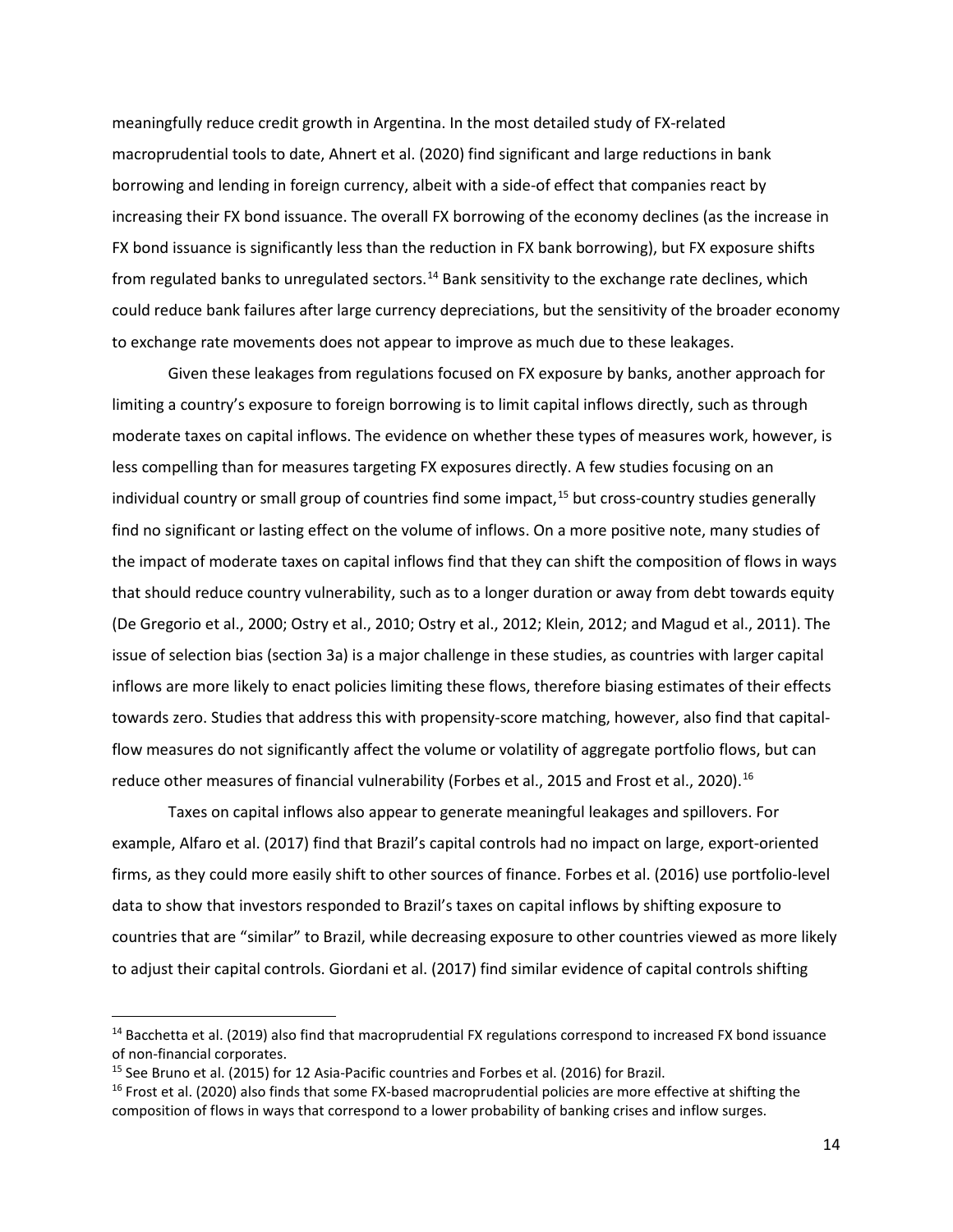flows into other countries with similar economic characteristics (measured using risk levels). Both papers find that the magnitude of this capital flow "deflection" from controls can be important in magnitude, and that there is no comparable deflection from macroprudential regulations. Forbes et al. (2016) suggest that the larger spillovers from capital controls may reflect a greater "salience" as they receive more attention from international investors than macroprudential policies.

#### *3.d. Empirical Effects: Pro-cyclicality, Boom-Bust Cycles, Resilience to Shocks and GDP Growth*

While most of the empirical literature on macroprudential regulations assesses their direct impact on specific variables that correspond to financial risks (such as housing, credit growth, FX exposure, and international lending and borrowing), several papers are more ambitious and test if macroprudential regulations achieve their broader goals of stabilizing growth, dampening boom-bust cycles, and reducing vulnerability to shocks. In other words, instead of assessing intermediary targets that should make the financial system less likely to amplify shocks, these papers directly assess if the regulations make the financial sector less pro-cyclical and more resilient. The evidence from these more ambitious tests is even more tentative, however, because omitted variable bias is a greater concern and macroprudential tools have not been in widespread use for long enough to assess these effects across the full business cycle. The sharp volatility and recession in 2020 from the "Covid shock", however, should provide an initial test during a sharp "bust" (section 4).

Studies using a variety of approaches find some evidence that tighter macroprudential tools can reduce pro-cyclicality and boom-bust cycles. For example, Nier and Zicchino (2008) show that bettercapitalized banks lend more during downturns and crises, and Jiménez et al. (2017) find that dynamic provisioning can smooth post-crisis credit supply. Buchholz (2015) reports faster credit growth after the 2008 crisis in countries with caps on banks' leverage, and Dell'Ariccia et al. (2012) find that macroprudential tools reduce the frequency of credit booms and the severity of the following busts. Several studies find evidence that tighter regulations reduce the negative tail risk of output growth by tempering booms and cushioning the economy during recessions (Boar et al., 2017; Neanidis, 2019).

A branch of this literature focuses on whether macroprudential tools can reduce vulnerability to shocks. Brandao-Marques et al**.** (2020) show that macroprudential regulations dampen downside risks from external financial shocks, with some evidence this occurs by dampening capital flow volatility (Neanidis, 2019; Gelos et al., 2019). In contrast, capital controls appear to be less effective at dampening capital flow volatility (Forbes and Warnock, 2012; Bergant et al., 2020), and can even be counterproductive by prompting greater capital outflows after foreign shocks (Gelos et al., 2019).

15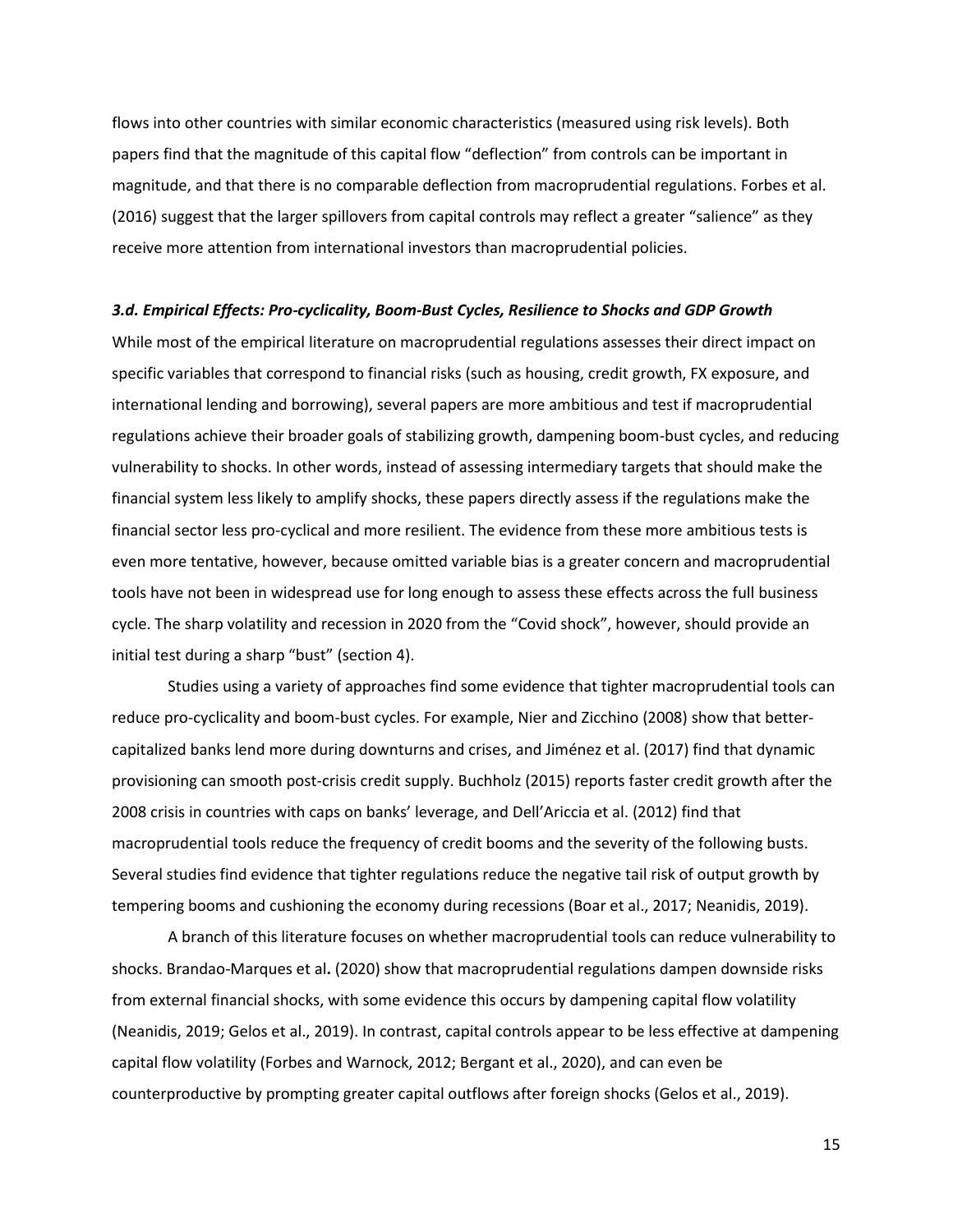International spillovers and leakages are important in assessing these tools. For example, Forbes (2020) shows that tighter macroprudential regulations reduce surges of capital inflows, but have less impact (and may even increase) sudden stops. These seemingly contradictory results occur because the regulations decrease cross-border bank lending (which becomes less prone to surges), but increase cross-border debt issuance (which is more prone to sudden stops). Bergant et al. (2020) show that macroprudential regulations (but not capital controls) reduce the impact of global financial shocks on GDP growth in emerging markets, but have decreasing marginal returns as tighter regulations push some financial activities outside the regulatory perimeter.

Bergant et al. (2020) also explore one channel through which macroprudential regulations could increase a country's resilience to external shocks—providing more freedom to adjust monetary policy to support domestic growth. Financial systems with stronger capital and liquidity buffers, and that are better hedged against currency movements, should be better able to withstand any reduction in capital inflows or currency depreciations that often correspond to negative external shocks. This would give a country more flexibility to respond to negative shocks by reducing interest rates to stabilize growth, rather than tightening monetary policy to support capital inflows or stabilize the currency. Takáts and Temesvary (2019a), Aizenman et al. (2020), Friedrich et al. (2020), and Mano and Sgherri (2020) also find that macroprudential policy helps emerging economies gain some monetary policy independence to respond more counter-cyclically to global financial shocks. Aizenman et al. (2020) highlight, however, that peripheral economies are less likely to have this independence if they have current account deficits, low reserve levels, relatively closed financial markets, and/or recent sharp increases in net portfolio inflows and credit growth.

While these studies finds tentative evidence that macroprudential regulations can reduce a country's vulnerability to negative shocks, moderate boom-bust cycles, and support long-term growth, there is some evidence that this comes at a cost in terms of short-term growth. When tighter macroprudential policy achieves its goals of slowing credit growth and reducing international exposures (sections 3b and 3c), this reduced access to credit can slow economic activity and GDP growth (Belkhir et al., 2020; Sanchez and Rohn, 2016; Richter et al., 2019). The meta-analysis in Araujo et al. (2020) provides evidence of these contrasting effects over different time horizons. Most evidence of significant negative effects of macroprudential policy on economic activity occur in the short term, with more muted and often positive effects over longer horizons. This could generate political challenges to tightening macroprudential policies, as the costs accrue today while the benefits accrue over a longer period than the political cycle.

16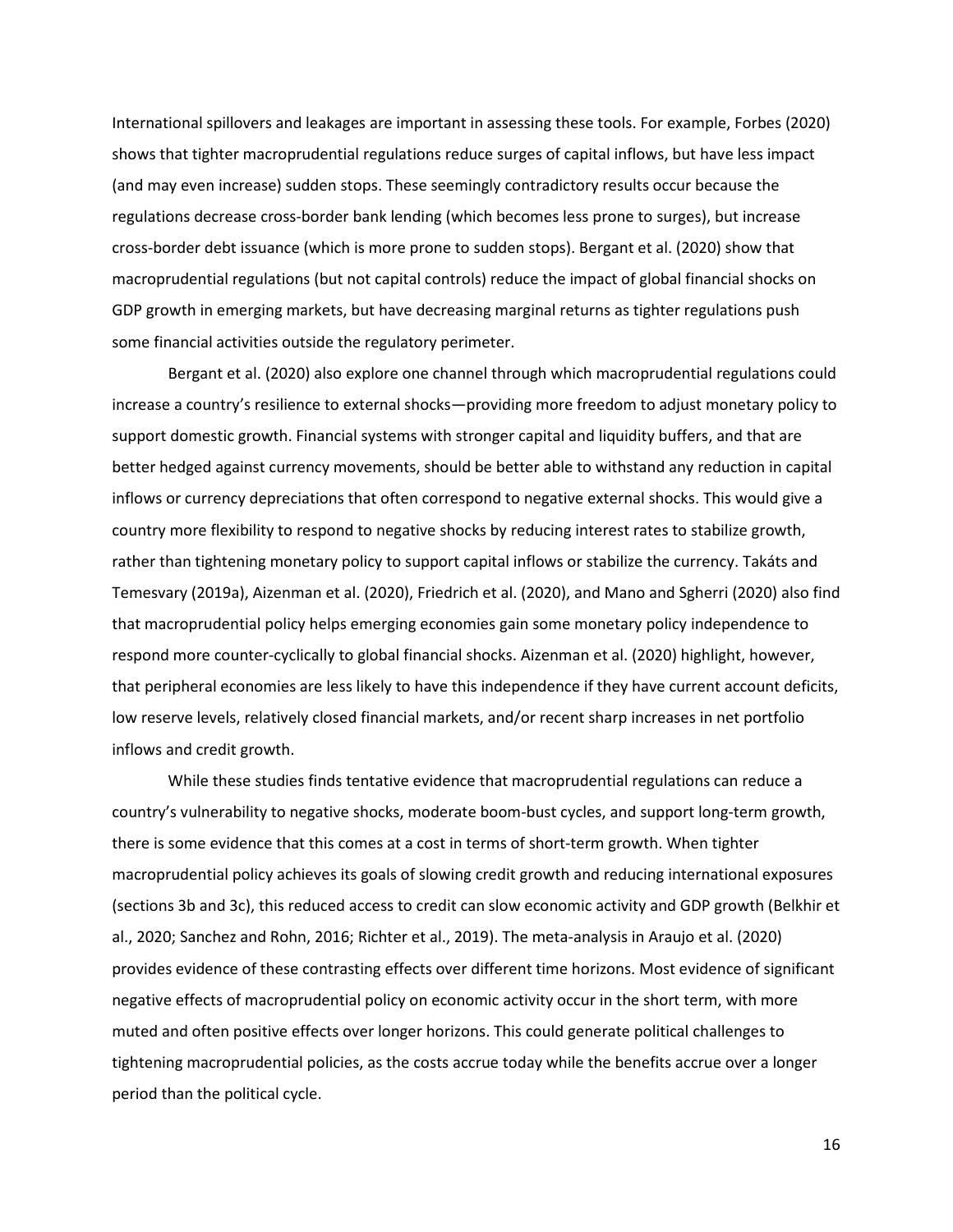### **3.e: Summary: Weighing the Direct Effects against the Indirect Leakages and Spillovers**

The evidence on the effectiveness of macroprudential regulations suggests that they have had some success in terms of their direct targets—primarily in terms of credit growth (including mortgages) and certain types of riskier exposures (such as to FX bank borrowing). There is also tentative evidence that they can moderate boom-bust cycles over time, albeit possibly at a cost of slower short-term growth. There is less evidence, however, that these regulations (including capital-flow management measures) can meaningfully affect other variables, such as the exchange rate or volume of capital flows. One emerging theme is how regulations can also have unintended consequences that dampen their effectiveness and shift risks outside the regulatory perimeter.

More specifically, although tighter macroprudential regulations restrain lending by domestic banks, the impact on broader credit growth is more muted as lending increases through non-banks (Akinci and Olmstead**-**Rumsey, 2018; Cizel et al., 2019; Ahnert et al., 2020) and foreign banks (Aiyar et al., 2014a, 2014b; Reinhardt and Sowerbutts, 2015; Avdjiev et al., 2016). Banks can even dodge certain regulations by adjusting the type of loan.<sup>[17](#page-18-0)</sup> The size of these leakages and spillovers depends on the characteristics of the banking system, with larger effects in countries that have more developed nonbank financial systems and that are more open to international banks (Beirne and Friedrich, 2017). Most important, however, although these leakages and spillovers can be large, the increased lending by international banks and non-bank institutions appears to only partially compensate for the reduction in credit from domestic banks, so that macroprudential regulations still accomplish their direct goals.<sup>[18](#page-18-1)</sup>

While these leakages and spillovers appear to only mute, but not undermine, the effectiveness of macroprudential regulations, they could also introduce other hard-to-measure risks. For example, if macroprudential regulations cause banks to have safer lending portfolios at home, but increase lending to riskier entities abroad—what are the implications for the resilience of domestic banks? Or if regulations reduce banks' exposure to currency movements, but FX exposure shifts to other domestic entities that are less sophisticated and less hedged against currency rate movements—is the country as a whole more vulnerable (Ahnert et al., 2020)? Or if regulations cause banks to reduce lending to leveraged households but increase lending to the corporate sector, are they less resilient to some

 $\overline{a}$ 

<span id="page-18-0"></span><sup>&</sup>lt;sup>17</sup> For example, banks responded to LTV limits on secured lending in Sweden by increasing unsecured loans (Sveriges Riksbank, 2012).

<span id="page-18-1"></span> $18$  For example, Aiyar et al. (2014b) estimate that resident foreign branches fill in about one-third of the initial contraction in domestic lending from tighter regulations in the UK, while Ahnert et al. (2020) estimate that corporate debt issuance fills in for about 10% of the contraction in domestic lending from tighter FX requirements.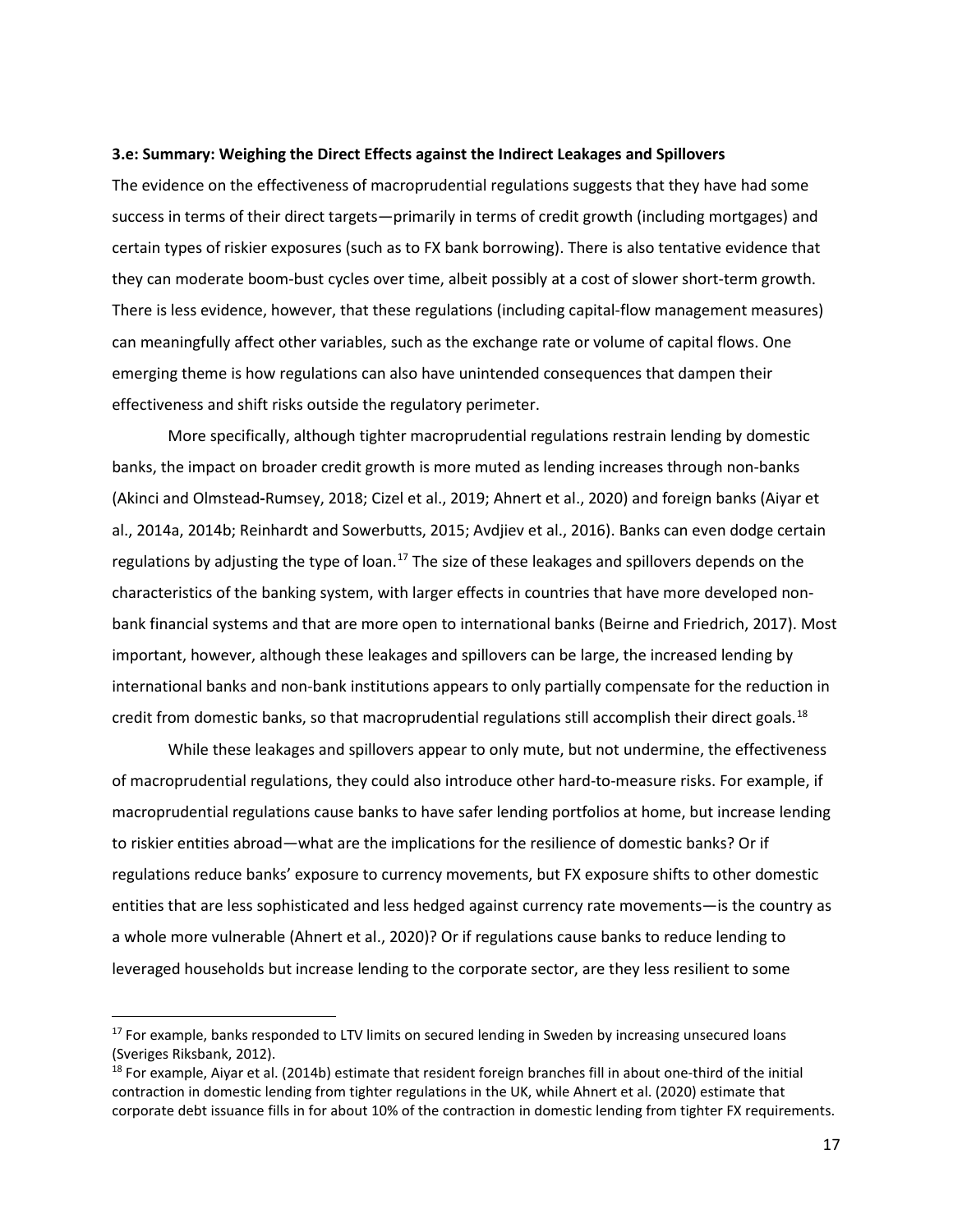shocks in the future (Acharya et al., 2020)? Finally, many of these scenarios involve shifting risks outside the regulated sector, implying government authorities could be less cognizant of risks building in the broader economy, and possibly less able to effectively respond to a major shock.

This growing evidence that macroprudential regulations can shift risks outside the regulatory perimeter and across borders raises important questions about the coordination of macroprudential regulations across countries. Agénor and da Silva (2018), ECB (2020a), and Engel (2016) are comprehensive surveys of the arguments and evidence; all conclude that there is a strong case for international coordination in order to improve effectiveness at the national level, especially in a world of global capital markets. ECB (2020b) provides framework for assessing and moderating these spillovers within Europe, and BIS (2010) for use of the CCyB. Theoretical models, however, show that while there can be sizable gains from coordination, especially for more financially integrated economies, the gains can be asymmetric and small for the world as a whole (Agénor and da Silva, 2019). This can create political economy challenges, in addition to concerns that many macroprudential authorities (including central banks) have a purely domestic mandate. Bergant et al. (2020) makes the important point, however, that even if macroprudential policies in one country lead to regulatory arbitrage that shifts risks to others, this could still be optimal for the receiving country if it improves the resilience of an important trading and financial partner. Therefore, even if practical and political hurdles limit the international coordination of macroprudential policies, there are still net benefits for each country in bolstering its own financial resilience, despite widespread regulatory arbitrage.

#### *4. DID MACROPRUDENTIAL POLICY REDUCE VULNERABILITY DURING THE CORONA CRISIS?*

The spike in risk aversion, increase in market volatility and sharp economic contraction in early 2020 due to the "Corona Crisis" provide a unique natural experiment to fill in one of the gaps in the literature on macroprudential policy: whether countries that tightened policy have meaningfully improved the resilience of their financial systems and broader economies to external shocks. This assessment was previously constrained by the limited number of recessions and "busts" over the window that these tools have gained prominence (section 3d). Moreover, even though the tentative evidence to date suggests that tighter macroprudential policy can moderate financial cycles, it is unclear if policy has been tightened enough to provide meaningful support during a severe shock. The sharp impact of the Corona Crisis, however, provides a test under extreme stress. The unexpected global spread of the virus in early 2020 also provides an econometric setting that avoids the endogeneity issues plaguing earlier empirical work (section 3a), as the initial impact was independent of country adjustments to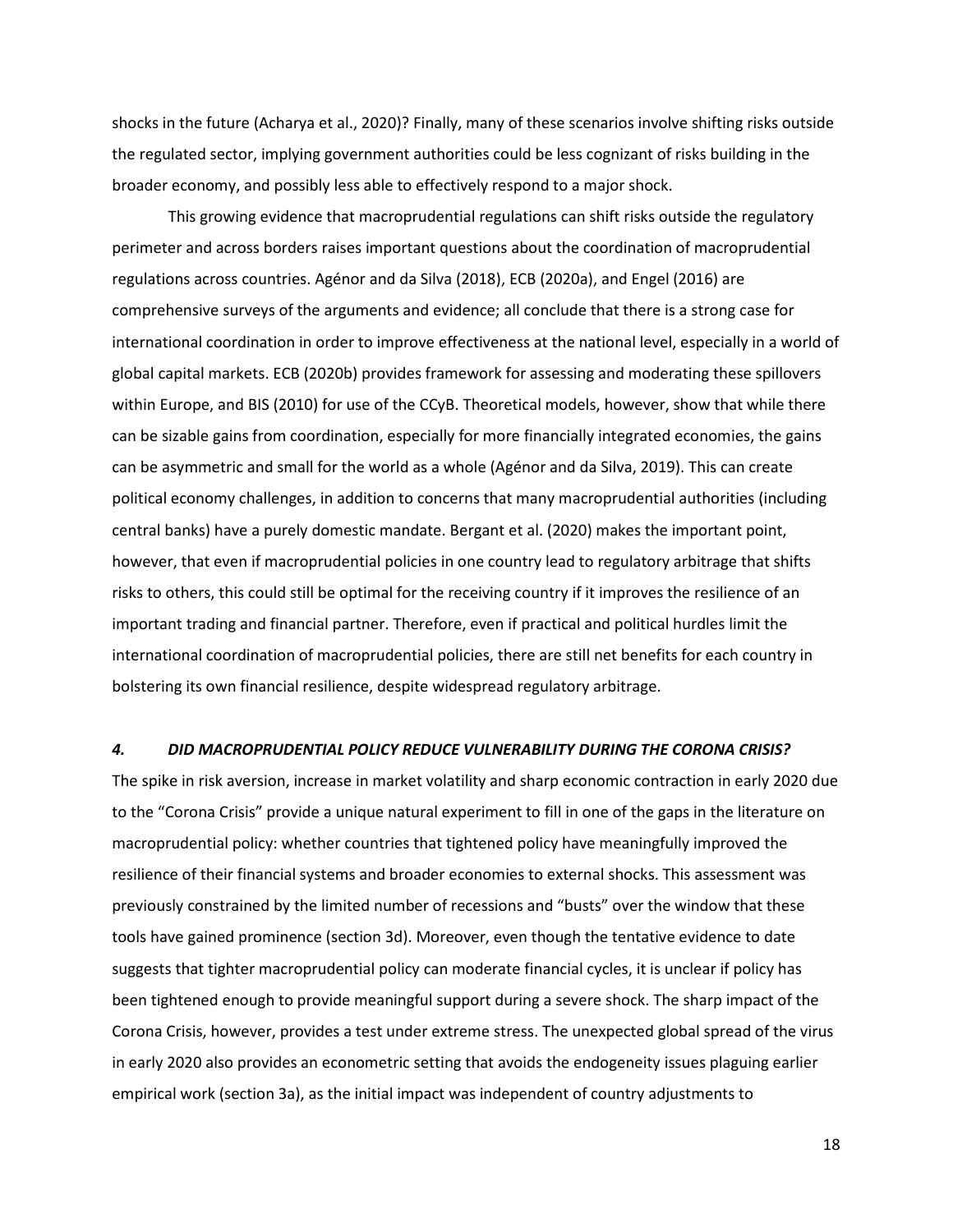macroprudential policy. Data is not yet available for a full assessment, but this section performs a first look at whether macroprudential stances mitigated the immediate negative impact on market variables and growth forecasts.

This analysis is most closely related to Takats and Temesvary (2019b), which finds that macroprudential measures helped stabilize cross-border capital flows during the 2013 taper tantrum, but that the effects were stronger in advanced economies than emerging markets (the opposite of expected). This analysis is also related to Ostry et al. (2012), which shows that emerging markets with FX-related regulations and/or capital controls experienced smaller declines in GDP growth during the 2008 Crisis. One challenge for both of these papers, however, was the more limited use of macroprudential policy during these earlier episodes (Figure 1).

This section assesses if a country's pre-existing macroprudential policy stance affected key variables during the first quarter of 2020—what I will refer to as the "Covid shock". This window captures the period of market stress when the world shifted from expecting Covid-19 would likely be contained to one region to realizing its global contagion and virulence. Although the health and economic effects were still largely unknown at the start of 2020, strong policy responses began to stabilize financial markets by early April, so that most market measures (such as the VIX and credit spreads) began to improve just after 2020Q1. This timing is propitious as it allows the use of quarterly data.

More specifically, to assess the impact of a country's macroprudential policy stance during this period of heightened stress, I estimate:

$$
(Y_{i,C} - Y_{i,BC}) = \alpha + \beta * MP_{i,BC} + \delta * X_{i,C} + \gamma * Z_{i,BC} + \varepsilon_{i,C} ,
$$

where  $Y_{i,C}$  and  $Y_{i,BC}$  are measures of the resilience of each country *i* during the Covid shock (*C*) and before Covid (BC);  $MP_{i, BC}$  is the country's macroprudential policy stance before the Covid shock;  $X_{i, C}$  are variables to control for the immediate impact of the coronavirus; and  $Z_{i,BC}$  are variables to control for key characteristics of the economy before the Covid shock. The  $\alpha$  captures the average impact of the Covid shock across countries.

To measure a country's macroprudential policy stance  $(MP_{i,BC})$ , I begin by aggregating all changes in macroprudential policy since 1990 from the iMaPP data in Alam et al. (2020), as discussed in Section 2c and graphed in Figures 1-3. The resulting policy stances range from -5 to 54 across 134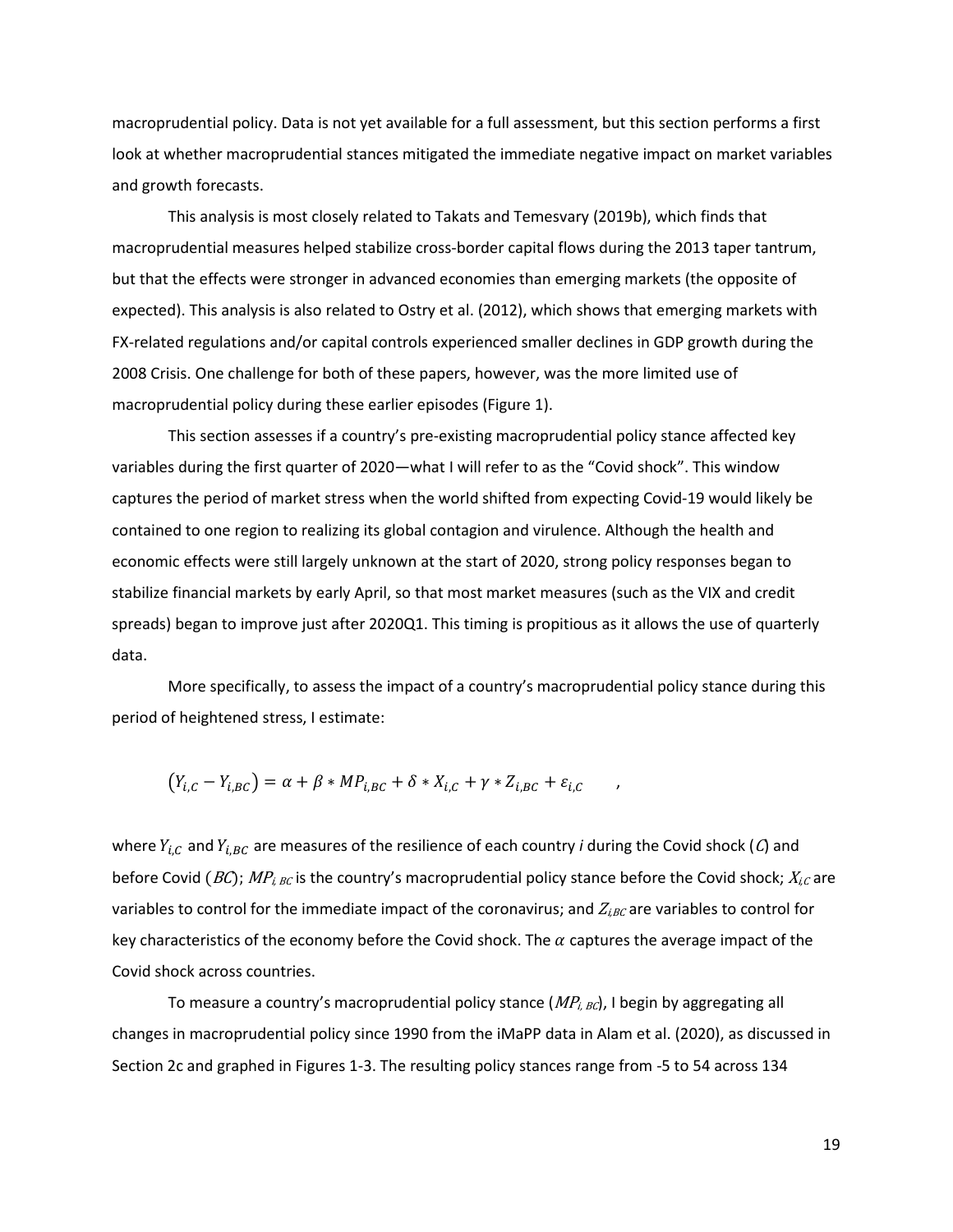countries, with a higher value indicating a tighter stance.<sup>[19](#page-21-0)</sup> The distribution is asymmetric with a long right tail (Figure 3), reflecting a few countries that have tightened macroprudential policy frequently, while the majority have made more limited net changes.<sup>[20](#page-21-1)</sup> Since this measure may not accurately capture the intensity of macroprudential policy, $^{21}$  $^{21}$  $^{21}$  and since the effect of policy on resilience may be non-linear, I construct several proxies for the policy stance. First,  $MP_{i, BC}$  is a dummy variable equal to 1 if the country has tightened macroprudential policy on net since 1990 (83% of the sample). I also define the dummy with tighter thresholds—such as if the country tightened policy at the median (four times) or more. Next,  $MP_{i, BC}$  is a continuous measure (the net changes in macroprudential tools since 1990, in Figure 3) to roughly measure intensity. Finally, I create different "bins" capturing rough groups of countries that have tighter or looser stances. For example, I create one bin for countries with a modestly tight stance (from 1 to 6 tightenings, 51 % of sample) and another for countries with more aggressive tightening (over 6, 32% of sample). I also create narrower sets of bins.<sup>[22](#page-21-3)</sup> In each case, the omitted bin is countries that have made no change or loosened macroprudential policy since 1990 (17% of the sample).

Country resilience  $(Y_i)$ , is assessed using four measures: a broad equity index (in local currency); the 5-year credit default swap rate (in US\$); the US\$ exchange rate; and the IMF's forecast for 2020 GDP growth.<sup>[23](#page-21-4)</sup> For the regressions predicting exchange rate movements, I exclude countries with a fixed exchange rate (based on Ilzetzki et al., 2019). For the baseline analysis, the control variables for the immediate impact of the Covid shock are: the confirmed cases of Covid-19 as percent of the population and the stringency of the containment and closure measures as of March 31.<sup>[24](#page-21-5)</sup> The controls for characteristics before the Covid shock are: the Chinn-Ito measure of financial openness; the current account balance as a percent of GDP; and country risk<sup>[25](#page-21-6)</sup>. All estimation uses robust regression in order

l

<span id="page-21-0"></span><sup>&</sup>lt;sup>19</sup> The data ends in 2016 and therefore does not capture recent changes in macroprudential policy, including tighter CCyB ratios in several countries (see Friedrich et al., 2020).

<span id="page-21-1"></span> $20$  China has the tightest stance (54), followed by Peru and South Korea (23).

<span id="page-21-2"></span><sup>&</sup>lt;sup>21</sup> See section 3a. Also, countries which tighten often in small increments will appear to have a tighter stance than countries which tighten less frequently in large increments.

<span id="page-21-3"></span><sup>&</sup>lt;sup>22</sup> For example, I use three narrower bins (tightening 1-4 times, 5-10 times, or >10 times). The results do not change.<br><sup>23</sup> Equity indices and exchange rates are from Datastream and the IMF's IFS. CDS are from Bloomberg. IMF growth

<span id="page-21-4"></span>forecasts for the before-covid period were released in October 2019, and for the Covid period in April 2020. All dependent variables are percent changes, except the growth forecasts which are in changes.<br><sup>24</sup> The case and stringency variables are for March 31 from the Oxford Covid-19 Government Response Tracker

<span id="page-21-5"></span>available at: [https://github.com/OxCGRT/covid-policy-tracker/.](https://github.com/OxCGRT/covid-policy-tracker/)<br><sup>25</sup> Se[e http://web.pdx.edu/~ito/Chinn-Ito\\_website.htm](http://web.pdx.edu/%7Eito/Chinn-Ito_website.htm) for the Chinn-Ito index. Current account data for 2019 is

<span id="page-21-6"></span>from the IMF's WEO Database, April 2020. Country risk is an index compiled by Fitch Solutions that incorporates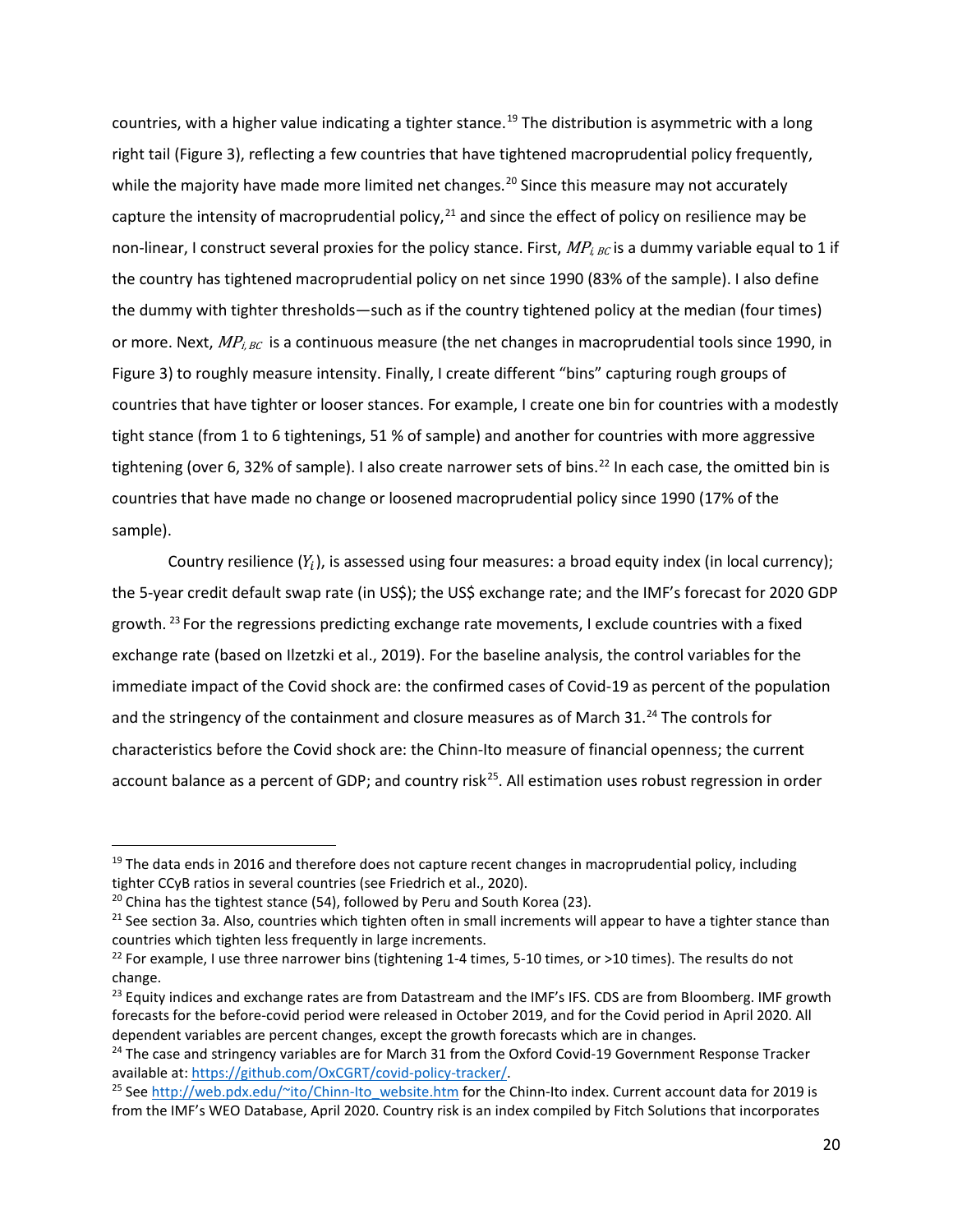to reduce the influence of outliers (which is important given the skewness of the variable measuring the intensity of macroprudential policy). A series of sensitivity tests includes additional explanatory variables, none of which changes the main results.

Table 1 shows a sample of resulting estimates. Countries that had a tighter macroprudential stance (and were more financially open) had significantly better equity market performance during the Covid shock using each measure of the macroprudential stance. More specifically, column 1 shows that equity markets fell by an average of 22% for countries that had not tightened macroprudential policy at all, but about 16% (5.6pp less) for countries that had tightened policy at least once. Moreover, there appears to be no additional benefit to equity markets from tightening macroprudential policy more aggressively (relative to tightening only modestly). For example, column 3 shows no significant difference in equity market resilience for countries that did some tightening (1 to 6 times) relative to those that tightened more than 7 times. Results are similar using tighter bin cutoffs. Equity market performance is also similar when the criteria for a "tight" macroprudential policy uses stricter thresholds than just tightening once or more.<sup>[26](#page-22-0)</sup> Moreover, although the coefficient on the continuous measure of the macroprudential stance is significant in column 2, which could indicate a linear relationship between tighter policy and equity market resilience, this coefficient becomes insignificant when China (which had the tightest stance and a relatively resilient equity market) is dropped.

Although a tighter macroprudential stance appears to have supported equity markets during the Covid shock, it provided no significant support for CDS rates, exchange rates, or expected growth. More specifically, a tighter macroprudential stance is correlated with a smaller rise in CDS spreads, but the effect is insignificant. The relationship between tighter macroprudential policy and the exchange rate or expected growth appears to be even weaker, with positive coefficients in some cases and negative in others. The results at the right of the table also suggest that far more important than macroprudential policy for growth revisions during the Covid shock was the spread of the virus and stringency of the government response.

To further explore if tighter macroprudential policy boosted equity market resilience during the initial phase of the Corona crisis, but provided no significant support for CDS rates, exchange rates, or expected growth, I perform a number of sensitivity tests. I add squared and/or cubed terms for the macroprudential stance (using the measure of intensity) to test for different non-linear relationships,

 $\overline{\phantom{a}}$ 

operational, short-term and long-term political and economic risk, with a higher value indicating less risk, [https://www.fitchsolutions.com/sites/default/files/downloads/Product\\_Guide\\_Country\\_Risk\\_Apr19.pdf.](https://www.fitchsolutions.com/sites/default/files/downloads/Product_Guide_Country_Risk_Apr19.pdf) <sup>26</sup> For example, when the macroprudential dummy is based on the tighter threshold of the sample median, the

<span id="page-22-0"></span>coefficient falls slightly to 0.041 (and remains significant).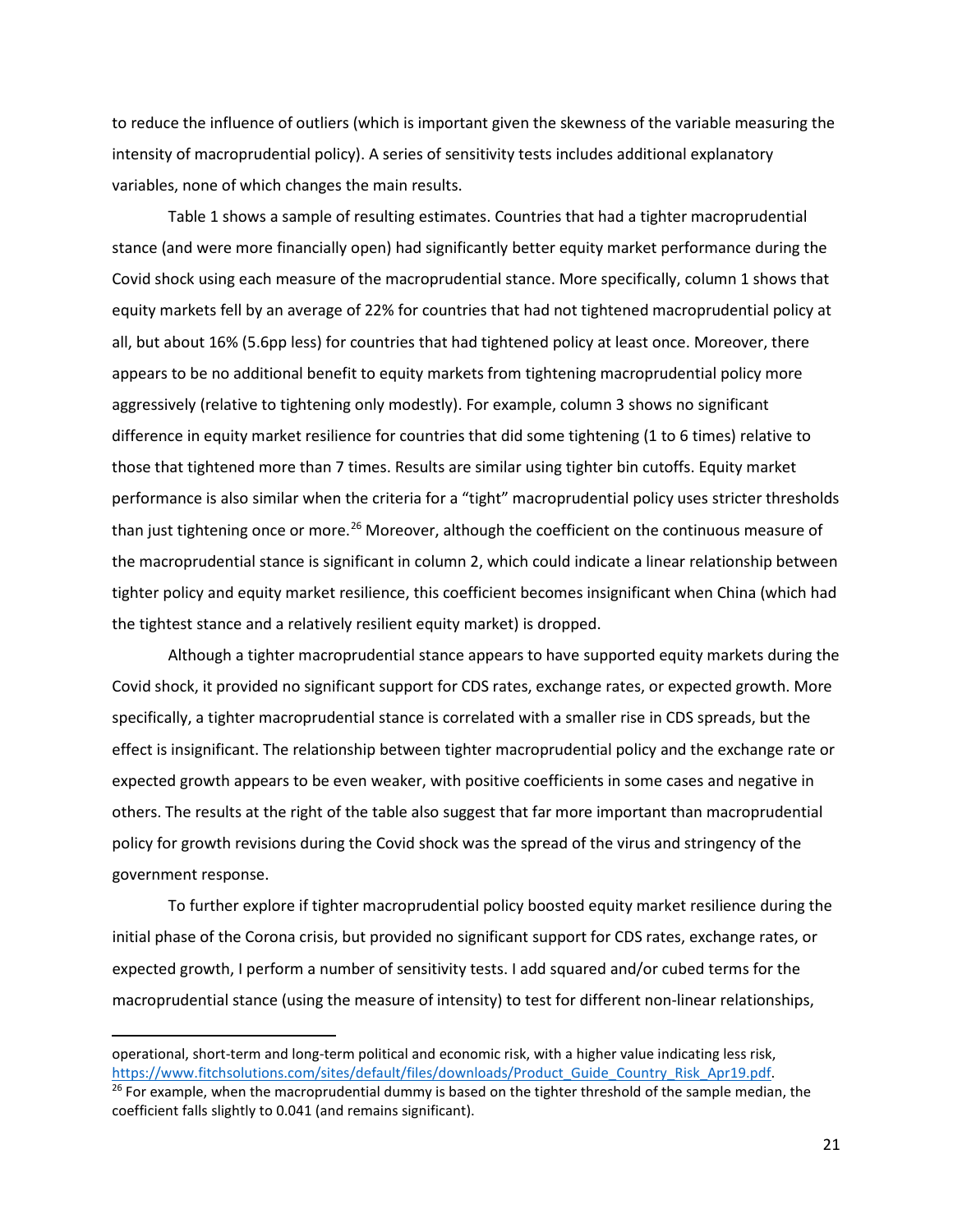but these additional terms are not significant (even for equity markets). I also add eight variables (one at a time) to capture country characteristics in 2019: an emerging market/developing economy dummy, growth in GDP per capita, the fiscal balance to GDP, gross government debt to GDP, volatility in the commodity terms-of-trade index (to capture reliance on commodity exports or imports, from Gruss and Kebhaj, 2019), a rule of law index (from World Governance Indicators), restrictions on the capital account (from Fernandez et al., 2016) and a business risk index (from Fitch Solutions).<sup>[27](#page-23-0)</sup> In each case, the key results are unchanged. A tighter macroprudential stance is correlated with significantly stronger equity performance in every case (at least at the 10% level), but no significant difference in CDS, exchange rates, or growth revisions. The additional variables are almost never significant.

Although it is still early in the Corona crisis, these results are consistent with the empirical evidence assessing the impact of macroprudential tools (Section 3). One of the strongest effects of tighter macroprudential policy is restraining credit growth, which is likely to restrain equity market booms before 2020, and therefore make these markets less vulnerable to sharp declines during the Covid shock. Given the more limited effects of macroprudential policy on capital flows and exchange rates, it is not surprising these tools provided less support for CDS and exchange rates. Finally, although macroprudential tools may mitigate downside risks and amplification effects, any benefits for short- and medium-term growth are likely to be overwhelmed by the effects of the virus on health, the stringency of the corresponding shutdowns, and other policy responses.

## *5. CONCLUSIONS*

l

Many countries have substantially improved their macroprudential frameworks since the 2008 crisis, providing a set of experiences to evaluate what works—and what does not. Although the literature analyzing macroprudential policy is still in its infancy, and the number of observations and period for analysis is still limited, a compelling body of evidence is beginning to emerge. This accumulating evidence suggests that many of these tools can influence their immediate objective (such as slowing credit growth and reducing exposure to FX borrowing) and some may provide benefits in terms of achieving their longer-term goals of building financial resilience and reducing procyclicality. There is more mixed evidence, however, on whether these tools can accomplish other goals (such as restricting capital flows or stabilizing exchange rates), and on how effective they would be during sharp downturns. Certain tools appear to be more effective than others, and many can create significant leakages and

22

<span id="page-23-0"></span> $27$  All variables are from the IMF's World Economic Outlook unless otherwise noted.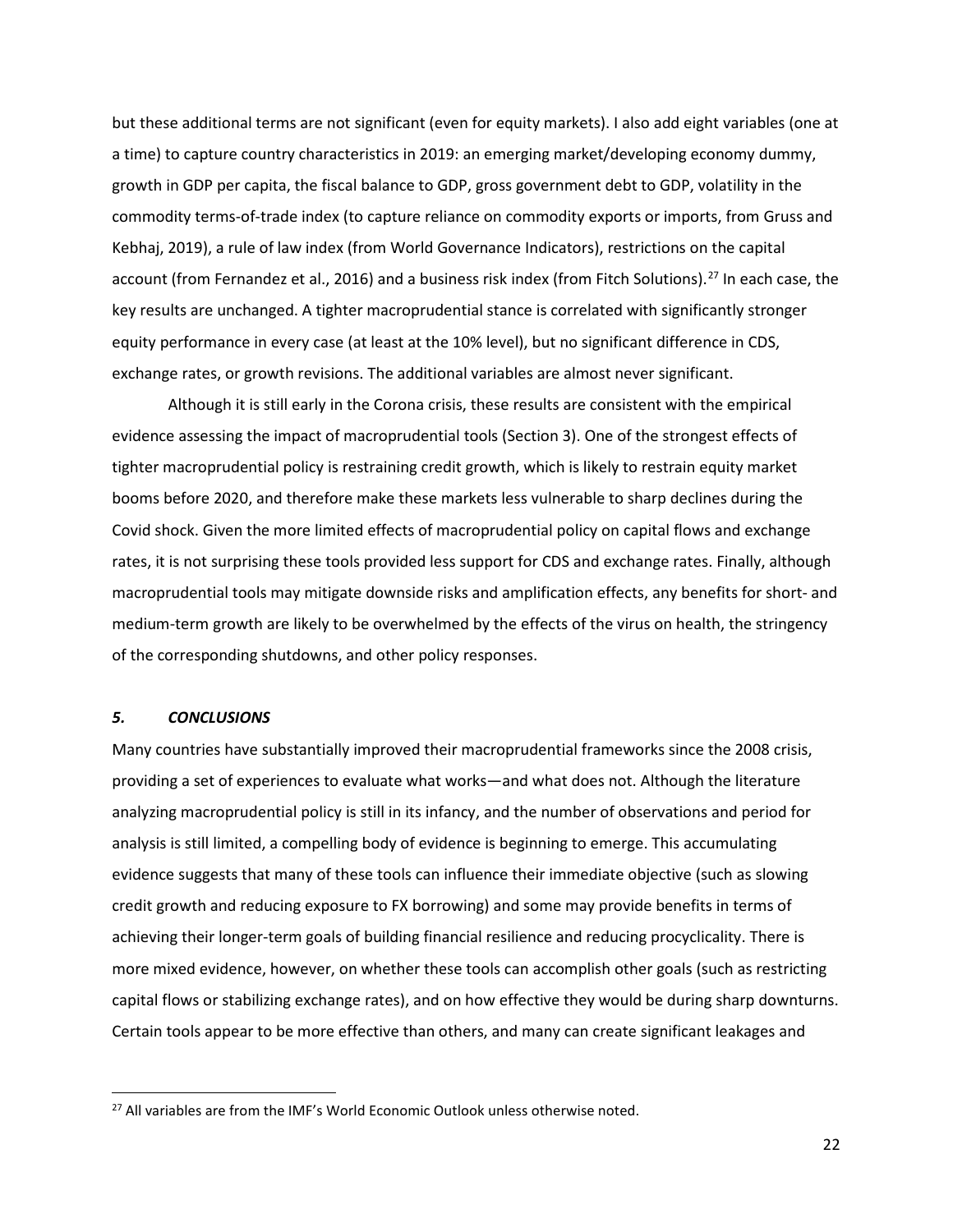spillovers, side-effects that can partially undermine the effectiveness of the macroprudential policies by reducing resilience in unregulated sectors.

Several caveats to this evaluation of macroprudential tools are of critical importance. Many of these regulations are fairly new and untested, and there is only limited understanding of the appropriate levels at which to set them in order to sufficiently reduce systemic financial risk during the next major shock. Even if they are set at optimal levels and work as intended to improve resilience and reduce the chances of another financial crisis, they should not be expected to reduce all volatility, tame the business cycle, or reduce the probability of another financial crisis to zero. The unexpected spillovers and leakages are also shifting some vulnerabilities from the regulated banking sector to other unregulated sectors, thereby generating a new set or risks that are less closely monitored and less understood. As macroprudential tools remain tighter for longer periods, regulatory arbitrage will only increase, making it important to continually adapt the regulations and possibly adjust the regulatory perimeter.

The experience from the early stages of the Corona Crisis largely support the empirical evidence on the effectiveness of macroprudential regulations. In 2020 Q1, as markets experienced unprecedented volatility and it became clear there would be a sharp global recession, bank resilience was not a prominent concern. Tighter macroprudential regulations over the previous decade appeared to mitigate issues around banks amplifying the initial shock (as occurred in 2008). Countries with tighter macroprudential policy stances also appear to have suffered less of a decline in equity markets possibly because the regulations had previously mitigated credit growth. At the same time, however, liquidity dried up, markets became dislocated, and other sectors experienced significant stress (such as money market funds and many bond markets). These sectors were outside the purview of many of the macroprudential tools discussed in this paper, but also where some of the risks may have shifted through spillovers and leakages as banks responded to earlier macroprudential regulations.

As the Corona Crisis is still in its early stages, these results are only preliminary. Over time, however, future work should be able to use this experience to fill in gaps in the existing literature on macroprudential policy. Top priorities should be better understanding which macroprudential tools meaningfully improve resilience during a severe negative shock, if the tools are being calibrated appropriately, and whether regulations need to be adjusted to account for the leakages, spillovers, and other forms of regulatory arbitrage that may be generating new risks in the future.

23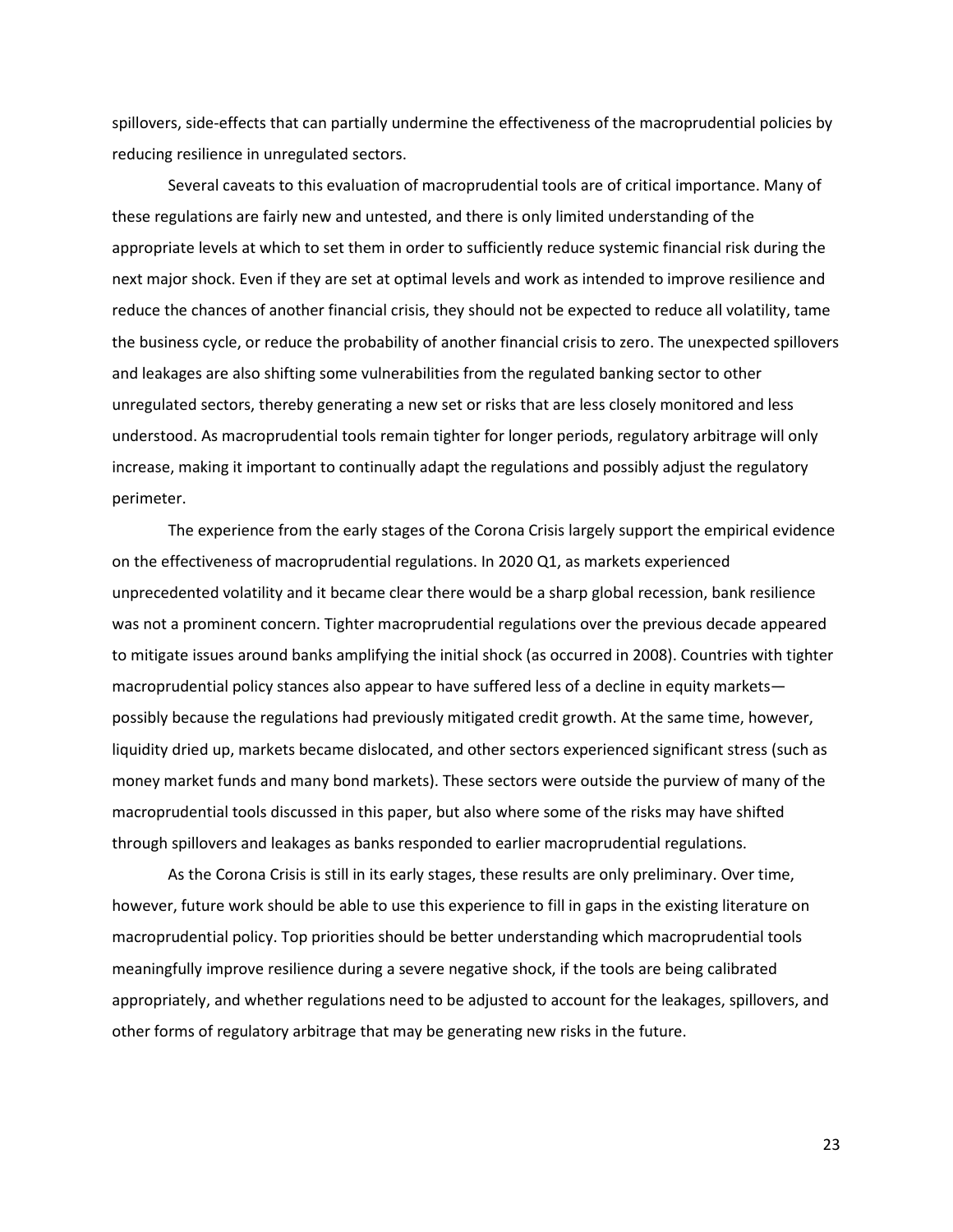## **References**

Acharya, V, Bergant, K, Crosignani, M, Eisert, T, McCann, F. 2020. The Anatomy of the Transmission of Macroprudential Policies. NBER Working Paper No 27292.

Agénor, PR, da Silva, LP. 2019. Global Banking, Financial Spillovers, and Macroprudential Policy Coordination. *BIS Working Papers No. 764.*

Agénor, PR, da Silva, LP. 2018. Financial Spillovers, Spillbacks, and the Scope for International Macroprudential Policy Coordination. *BIS Papers No. 97.*

Aguirre, H., Repetto G. 2017. Capital and Currency-Based Macroprudential Policies: An Evaluation Using Credit Registry Data. *BIS Working Papers* No. 672.

Ahnert, T, Forbes, K, Friedrich, C, Reinhardt, D. 2020. Macroprudential FX Regulations: Shifting the Snowbanks of FX Vulnerability? *Journal of Financial Economics,* forthcoming.

Aiyar, S, Calomiris, C, Hooley, J, Korniyenko, Y, Wieladek, T. 2014a. The International Transmission of Bank Capital Requirements: Evidence from the UK. *Journal of Financial Economics* 113(3): 368-382.

Aiyar, S, Calomiris, C, Wieladek, T. 2014b. Does Macro-Pru Leak? Evidence from a UK Policy Experiment. *Journal of Money, Credit and Banking* 46 (1): 368–82.

Aiyar, S, Calomiris, C and Wieladek, W. 2016. How Does Credit Supply Respond to Monetary Policy and Bank Minimum Capital Requirements? *European Economic Review* 82: 142-165.

Aizenman, J, Chinn. M and Ito, H. 2020. Financial Spillovers and Macroprudential Policies. *Open Economies Review* 31: 529-63.

Akinci, O, Olmstead-Rumsey, J. 2018. How Effective Are Macroprudential Policies? An Empirical Investigation. *Journal of Financial Intermediation* 33 (C): 33–57.

Alam, Z, Alter, A, Eiseman, J, Gelos, G, Kan, H, Narita, M, Nier, E, Wang, N. 2019. Digging Deeper: Evidence on the Effects of Macroprudential Policies from a New Database. *IMF working Paper WP/19/66.*

Alfaro, L, Chari, A, Lanczuk, F. 2017. The Real Effects of Capital Controls: Firm-Level Evidence from a Policy Experiment. *Journal of International Economics* 108(C): 191-210.

Araujo, J, Patnam, M, Popescu, A, Valencia, F, Yao, W. 2020. Effects of Macroprudential Policy: Evidence from over 6,000 Estimates. IMF Working Paper WP/20/67, International Monetary Fund, Washington, DC.

Avdjiev, S, Koch, C, McGuire, P, von Peter, G. 2016. International Prudential Policy Spillovers: A Global Perspective. *BIS working papers 589* (October).

Bacchetta, P, Cordonier, R, Merrouche, O. 2019. The Rise in Foreign Currency Bonds: The Role of Capital Controls. Mimeo.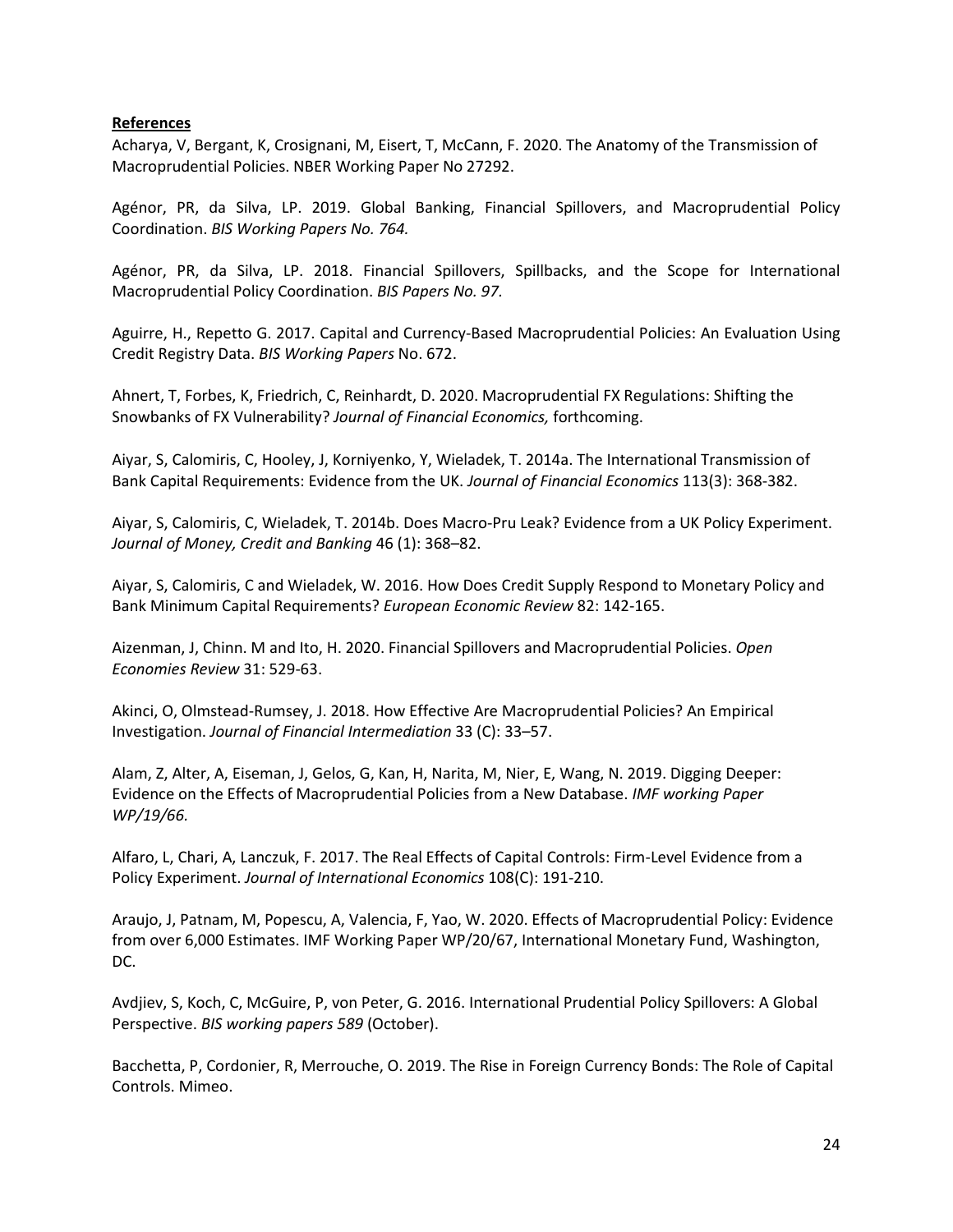Basten, C, Koch, C. 2015. Higher Bank Capital Requirements and Mortgage Pricing: Evidence from the Countercyclical Capital Buffer (CCB). *BIS Working Papers 511.* September.

Beirne, J, Friedrich, C. 2017. Macroprudential Policies, Capital Flows, and the Structure of the Banking Sector. *Journal of International Money and Finance* 75(C): 47-68*.* 

Belkhir, M, Naceur, S.B, Candelon, B, and Wijnandts, JC. 2020. Macroprudential Policies, Economic Growth, and Banking Crises. *IMF Working Paper WP/20/65.*

Bengui, J, Bianchi, J. 2018. Macroprudential Policy with Leakages. *NBER Working Paper 25048*, National Bureau of Economic Research, Cambridge, MA.

Bergant, K, Grigoli, F, Hansen, HJ, Sandri, D. 2020. Dampening Global Financial Shocks: Can Macroprudential Regulation Help (More than Capital Controls)? IMF Working Paper 20/106.

Bianchi, J. 2011. Overborrowing and Systemic Externalities in the Business Cycle. *American Economic Review* 101 (7): 3400-3426.

Bianchi, J, Mendoza, EG. 2018. Optimal Time-Consistent Macroprudential Policy. *Journal of Political Economy* 126:588-634.

BIS (Bank of International Settlements). 2016. *BIS Papers No 86: Macroprudential Policy.* Papers from a joint CBRT/BIS/IMF conference on "Macroprudential policy: effectiveness and implementation challenges", held in Istanbul, Turkey, on 26-27 October 2015. Available at: <https://www.bis.org/publ/bppdf/bispap86.htm>

BIS (Bank of International Settlements). 2012. Operationalising the Selection and Application of Macroprudential Instruments. *CGFS Papers 48*. December.

BIS (Bank of International Settlements). 2010. Guidance for National Authorities Operating the Countercyclical Capital Buffer. December. Available at:<https://www.bis.org/publ/bcbs187.pdf>

Boar, C, Gambacorta, L, Lombardo, G, da Silva, LP. 2017. What are the Effects of Macroprudential Policies on Macroeconomic Performance? *BIS Quarterly Review*, September: 71-99.

Bolton, P, Cecchetti, S, Danthine, JP, Vives, X. 2019. *Sound at Last? Assessing a Decade of Financial Regulation.* London, UK: Centre for Economic Policy Research.

Bordo, M, Meissner, C. 2005. The Role of Foreign Currency Debt in Financial Crises: 1880-1913 vs. 1972- 1997. *NBER Working Paper 11897*.

Brandao-Marques, L, Gelos, G, Narita, M, Nier, E. 2020. Leaning Against the Wind: An Empirical Cost-Benefit Analysis. *IMF Working Paper* 20/123.

Brunnermeier M, Eisenbach T, Sannikov Y. 2013. Macroeconomics with Financial Frictions: A Survey. In *Advances in Economics and Econometrics: Tenth World Congress of the Econometric Society*, Vol. III, ed. D Acemoglu,M Arellano, E Dekel, pp. 3–94. Cambridge, UK: Cambridge Univ. Press.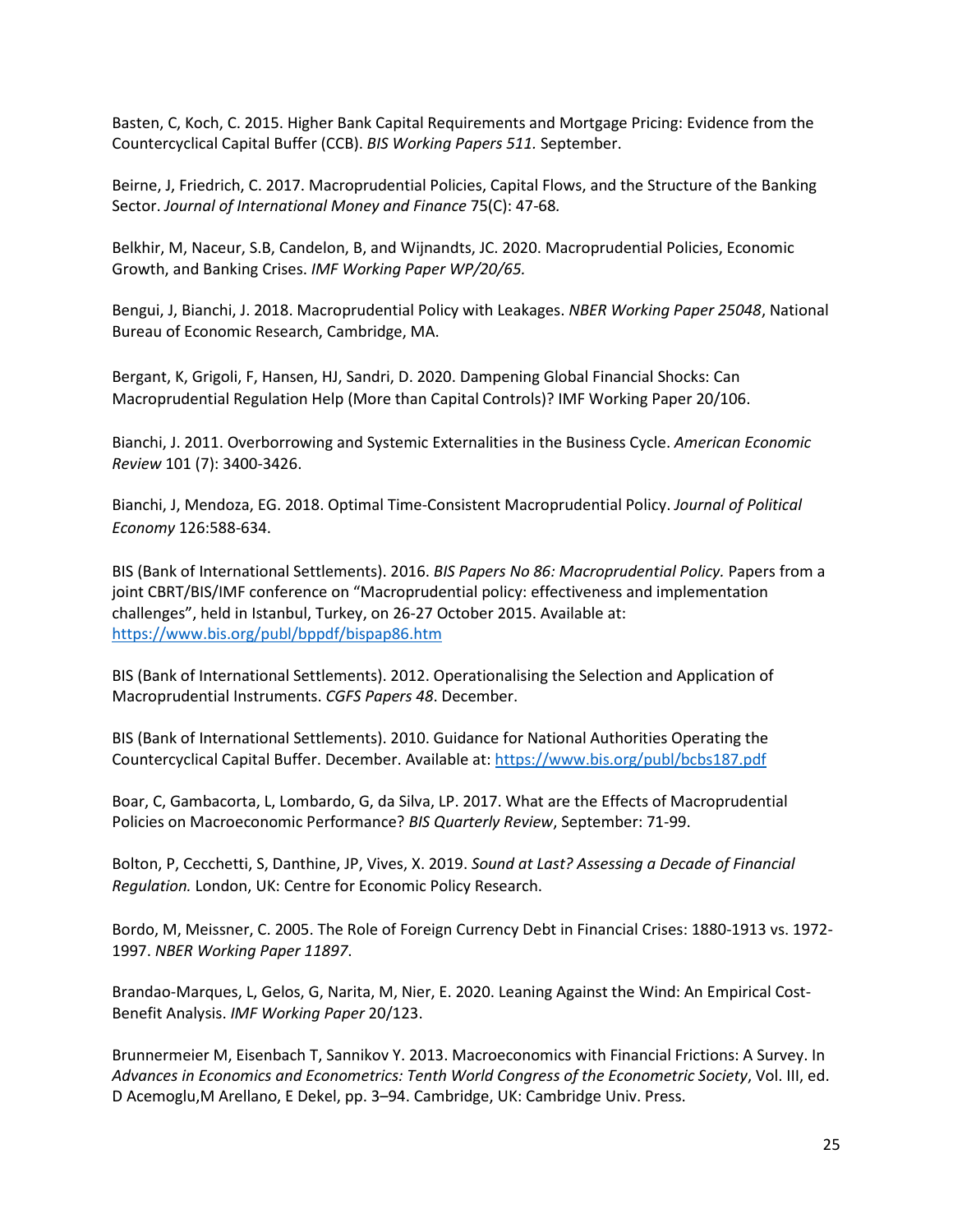Bruno, V, Shim, I, Shin, HS. 2015. Comparative Assessment of Macroprudential Policies. *BIS Working Papers 502.* 

Buch, C, and Goldberg, L. 2016. Cross-Border Prudential Policy Spillovers: How Much? How Important? Evidence from the International Banking Research Network. *NBER Working Paper 22874.*

Buchholz, M. 2015. How Effective is Macroprudential Policy During Financial Downturns? Evidence from Caps on Bank Leverage. *Eesti Pank Working Papers.* July*.* 

Caballero, R. Krishnamurthy, A. 2001. International and Domestic Collateral Constraints in a Model of Emerging Market Crises. *Journal of Monetary Economics* 48(1); 513-548.

Cerutti, E, Claessens, S, Laeven, L. 2017. The Use and Effectiveness of Macroprudential Policies: New Evidence. *Journal of Financial Stability* 28: 2013-224.

Cerutti, E., Zhou, H. 2018. Cross-border Banking and the Circumvention of Macroprudential and Capital Control Measures. *IMF Working Paper WP/18/217.*

Cetorelli, N and Goldberg, L. 2012. Liquidity Management of U.S. Global Banks: Internal Capital Markets in the Great Recession. *Journal of International Economics* 88(2): 299-311.

CGFS (Committee on the Global Financial System). 2010. Macroprudential Instruments and Frameworks: A Stocktaking of Issues and Experiences. *CGFS Papers #38*. Available at: <https://www.bis.org/publ/cgfs38.pdf>

Chinn, MD, Ito, H. 2006. What Matters for Financial Development? Capital Controls, Institutions and Interactions. *Journal of Development Economics* 81(1, Oct.): 163-192.

Cizel, J, Frost, J, Houben, A, Wierts, P. 2019. Effective Macroprudential Policy: Cross-Sector Substitution from Price and Quantity Measures. *Journal of Money, Credit and Banking* 51: 1209–235.

Claessens, S. 2015. An Overview of Macroprudential Tools. *Annual Review of Financial Economics* 7:397- 422.

Claessens, S, Ghosh, S, Mihet, R. 2014. Macro-Prudential Policies to Mitigate Financial System Vulnerabilities. *IMF Working Paper 14/155.*

Cline, W. 2010. *Financial Globalization, Economic Growth, and the Crisis of 2007-09.* Peterson Institute of International Economics: Washington, DC.

Costinot, A, Lorenzoni, G, Werning, I. 2011. A Theory of Capital Controls as Dynamic Terms-of-Trade Manipulation. *NBER Working Paper 17680*.

Crowe, C, Dell'Ariccia, G, Igan, D, Rabanal, P. 2013. How to Deal with Real Estate Booms: Lessons from Country Experiences. *Journal of Financial Stability* 9(3): 300-319.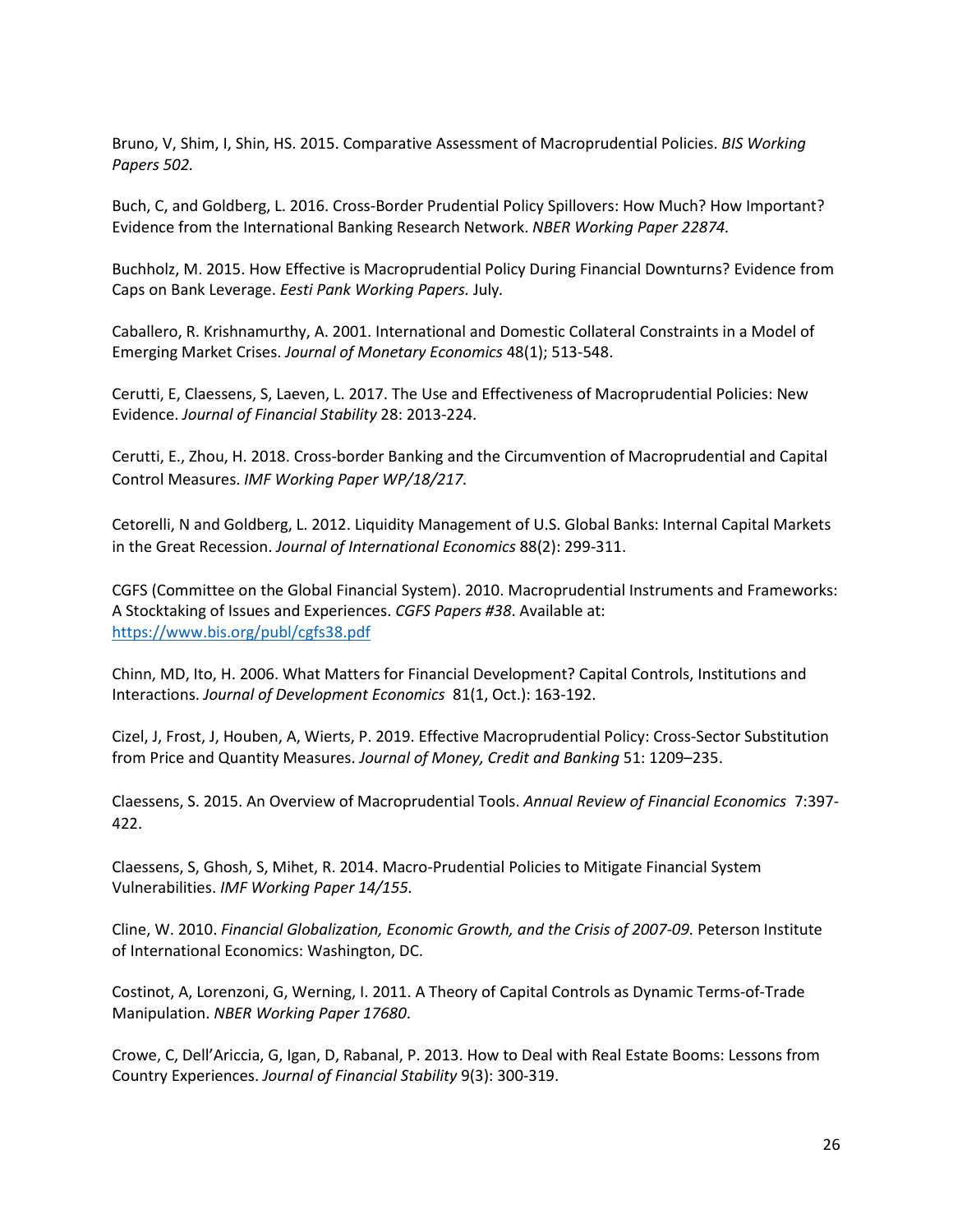Danisewicz, P, Reinhardt, D, Sowerbutts, R. 2017. On a Tight Leash: Does Bank Organizational Structure Matter for Macroprudential Spillovers. *Journal of International Economics* 109(Nov): 174-194.

De Crescenzio, A, Golin, M, Molteni, F. 2017. "Have Currency-Based Capital Flow Management Measures Curbed International Banking Flows?" *OECD Working Papers on International Investment 2017/04.*

De Gregorio, J, Edwards, S, Valdés, R. 2000. Controls on Capital Inflows: Do They Work? *Journal of Development Economics* 63, 59-83.

Dell'Ariccia, G, Igan, D, Laeven, L, Tong, H. 2012. Policies for Macrofinancial Stability: How to Deal with Credit Booms. *IMF Staff Discussion Note 12/06*.

ECB (European Central Bank). 2020a. Cross-border Spillover Effects of Macroprudential Policies: A Conceptual Framework. ECB Working Paper No 242. June

ECB (European Central Bank). 2020b. Framework to Assess Cross-border Spillover Effects of Macroprudential Policies. April ECB Report available at: [https://www.ecb.europa.eu/pub/pdf/other/ecb.200428\\_framework\\_to\\_assess\\_cross](https://www.ecb.europa.eu/pub/pdf/other/ecb.200428_framework_to_assess_cross-border_spillovers_of_macroprudential_policies%7E72576c7b4e.en.pdf)[border\\_spillovers\\_of\\_macroprudential\\_policies~72576c7b4e.en.pdf](https://www.ecb.europa.eu/pub/pdf/other/ecb.200428_framework_to_assess_cross-border_spillovers_of_macroprudential_policies%7E72576c7b4e.en.pdf)

Edge, R, Liang, N. 2017. New Financial Governance Structures and Central Banks. *Hutchins Center Working Paper #32.*

Eichengreen, B, Hausmann, R, Panizza, U. 2003. Currency Mismatches, Debt Intolerance and Original Sin: Why They are Not the Same and Why it Matters. *NBER Working Paper 10036*.

Engel, C. 2016. Macroprudential Policy in a World of High Capital Mobility: Policy Implications from an Academic Perspective. *Journal of the Japanese and International Economies* 42(Dec): 162-172.

Farhi, E, Werning, I. 2016. A Theory of Macroprudential Policies in the Presence of Nominal Rigidities. *Econometrica* 84(5): 1645-1704.

Fernandez, A, Klein, M, Rebucci, A, Schindler, S, Uribe, M. 2016. `Capital Control Measures: A New Dataset. *IMF Economic Review 64:* 548-574.

Forbes, K. 2020. Do Sounder Banks Make Calmer Waters? The Link between Bank Regulations and Capital Flow Waves. *American Economic Review Papers and Proceedings* 110(May): 516522.

Forbes, K. 2019. Macroprudential Policy: What We've Learned, Don't Know, and Need to Do. *American Economic Review Papers and Proceedings 109(May): 470-475.*

Forbes, K. 2018. Macroprudential Policy After the Crisis: Forging a Thor's Hammer for Financial Stability. Report prepared for the Task Force reviewing monetary and currency policies for Iceland. Available at: <https://mitsloan.mit.edu/shared/ods/documents/?DocumentID=4919>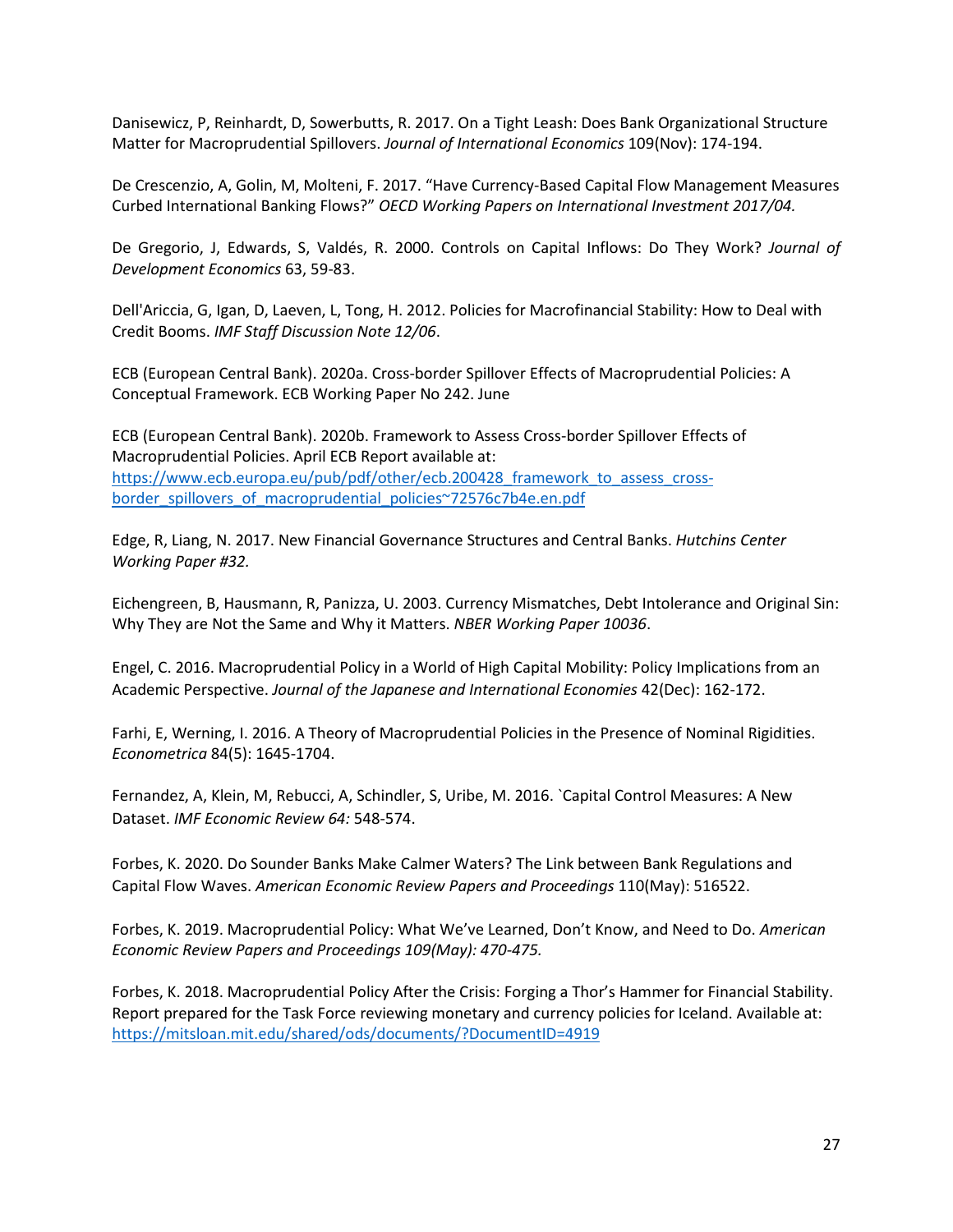Forbes, K. 2007. The Microeconomic Evidence on Capital Controls: No Free Lunch. *In Capital Controls and Capital Flows in Emerging Economies: Policies, Practices, and Consequences,* S. Edwards (ed.), Chicago, IL: University of Chicago Press: 171-132.

Forbes, K, Fratzscher, M, Kostka, T, Straub, R, 2016. Bubble Thy Neighbor: Portfolio Effects and Externalities of Capital Controls. *Journal of International Economics 99:85-104.*

Forbes, K, Fratzscher, M, Straub, R. 2015. Capital-Flow Management Measures: What are They Good For? *Journal of International Economics* 96(S76-S97.

Forbes, K, Klein, M. 2015. Pick Your Poison: The Choices and Consequences of Policy Responses to Crises. *IMF Economic Review* 63 (April): 197-237.

Forbes, K, Klein, M, 2014. Removing the Punch Bowl: Moderating Vulnerabilities from Global Economic Booms. Mimeo, MIT-Sloan School of Management.

Forbes, K, Reinhardt, D, Wieladek, T. 2017. The Spillovers, Interactions, and (Un)intended Consequences of Monetary and Regulatory Policies. *Journal of Monetary Economics* 85:1-22.

Forbes, K, Warnock, F. 2012. Capital Flow Waves: Surges, Stops, Flight and Retrenchment. *Journal of International Economics* 88 (2): 235–251.

Friedrich, C, Guérin, P, Leiva-León, D. 2020. Monetary Policy Independence and the Strength of the Global Financial Cycle. *Bank of Canada Staff Working Papers No 20-25.*

Frost, J, Ito, H. Stralen, R. 2020. The Effectiveness of Macroprudential Policies and Capital Controls against Volatile Capital Inflows. Unpublished mimeo.

FSB (Financial Stability Board). 2009. Report of the Financial Stability Forum on Addressing Procylicality in the Financial System. April. Available at: http://www.fsb.org/wp-content/uploads/r\_0904a.pdf

Galati, G, Moessner, R. 2018. What Do We Know About the Effects of Macroprudential Policy? *Economica* 85 (340): 735–70.

Gelos, G, Bronicka, L, Koepke, R, Sahay, R, Sgherri, S. 2019. Capital Flows at Risk: Taming the Ebbs and Flows. IMF Working Paper WP/19/279.

Giordani, PE, Ruta, M, Weisfeld, H, Zhu, L. 2017. Capital Flow Deflection. *Journal of International Economics* 105: 102–18.

Gruss, B, Kebhaj, S. 2019. Commodity Terms of Trade: A New Database. *International Monetary Fund Working Paper 19/21.*

Hanson, S, Kashyap, A, Stein, J. 2011. A Macroprudential Approach to Financial Regulation. *Journal of Economic Perspectives* 25(1): 3-28.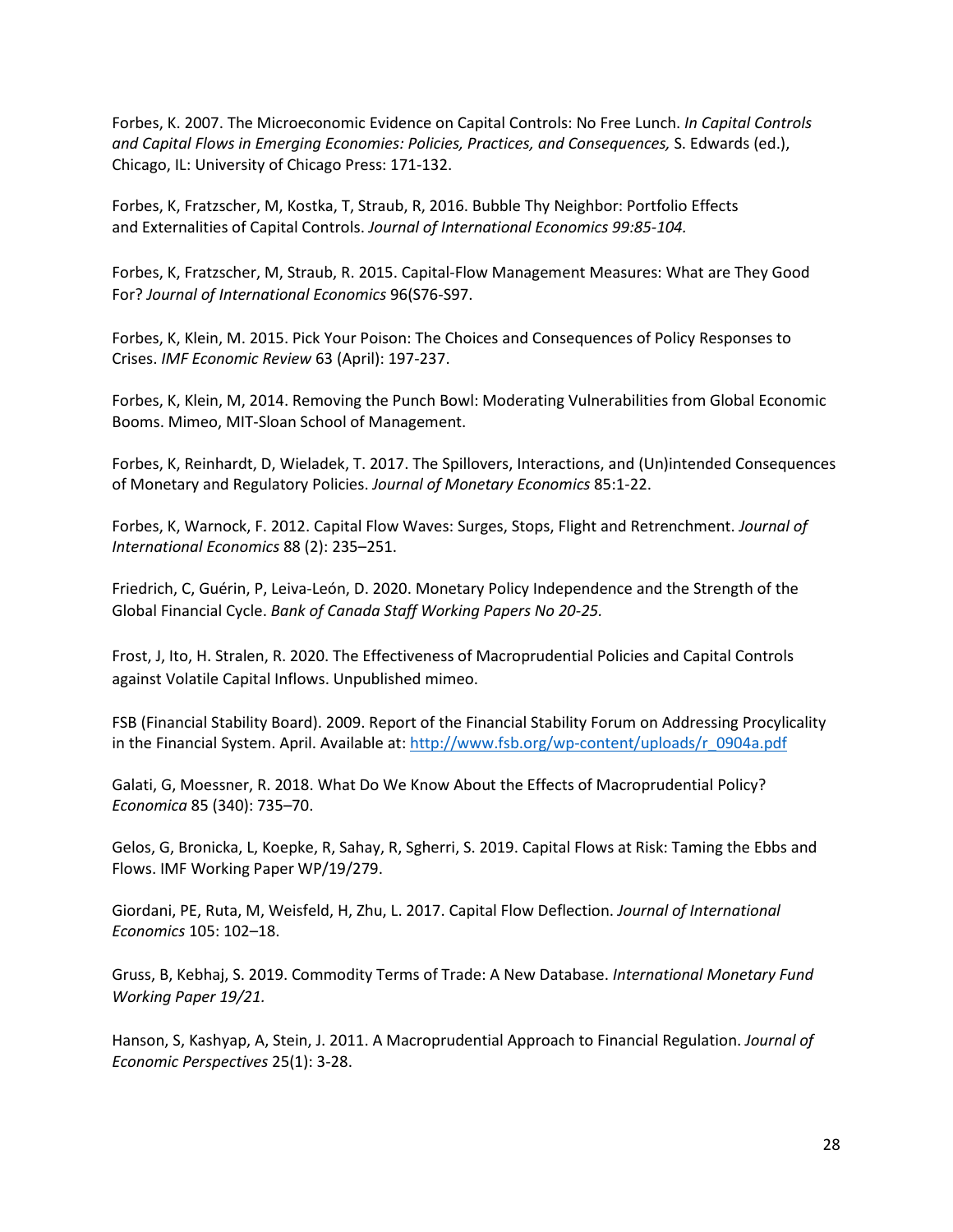He, D, Nier, E, Kang, H. 2016. "Macroprudential Measures for Addressing Housing Sector Risks. *BIS Papers No 86: Macroprudential Policies*. Bank of International Settlements: 117-121.

Houston, J, Lin, C, Ma, Y. 2012. Regulatory Arbitrage and International Bank Flows. *The Journal of Finance* 67 (5): 1845–895.

Ilzetzki, E, Reinhart, C, Rogoff, K. 2019. Exchange Arrangements Entering the Twenty-First Century: Which Anchor Will Hold? *Quarterly Journal of Economics* 134(2): 599-646.

IMF (International Monetary Fund). 2015. Measures which are both Macroprudential and Capital Flow Management Measures: An IMF Approach. Available at: <http://www.imf.org/external/np/pp/eng/2015/041015.pdf>

IMF (International Monetary Fund). 2014a. "Staff Guidance Note On Macroprudential Policy." December. Available at: [http://www.imf.org/en/Publications/Policy-Papers/Issues/2016/12/31/Staff-](http://www.imf.org/en/Publications/Policy-Papers/Issues/2016/12/31/Staff-Guidance-Note-on-Macroprudential-Policy-PP4925)[Guidance-Note-on-Macroprudential-Policy-PP4925](http://www.imf.org/en/Publications/Policy-Papers/Issues/2016/12/31/Staff-Guidance-Note-on-Macroprudential-Policy-PP4925)

IMF (International Monetary Fund). 2014b. Staff Guidance Note on Macroprudential Policy-Detailed Guidance on Instruments. December. Available at: <http://www.imf.org/external/np/pp/eng/2014/110614a.pdf>

IMF-FSB-BIS. 2016. Elements of Effective Macroprudential Policies: Lessons from International Experience. Available at:<http://www.imf.org/external/np/g20/pdf/2016/083116.pdf>

Jeanne, O, Korinek, A. 2019. Managing Credit Booms and Busts: A Pigouvian Taxation Approach. *Journal of Monetary Economics* 107(Nov): 2-17.

Jiménez, G, Ongena, S, Peydro, JL, Saurina, J. 2017. Macroprudential Policy, Countercyclical Bank Capital Buffers and Credit Supply: Evidence from the Spanish Dynamic Provisioning Experiments. *Journal of Political Economy* 125(6): 2126-77

Jordá, Ó., Schularick, M, Taylor, A. 2016. The Great Mortgaging: Housing Finance, Crises and Business Cycles. *Economic Policy* 31(January): 107-52.

Kenç, T. 2016. Macroprudential Regulation: History, Theory and Policy. In *BIS Papers No 86: Macroprudential Policy*: 1-16.

Klein, M. 2012. Capital Controls: Gates vs. Walls. *Brookings Papers on Economic Activity: Fall 2012*, pgs. 317-355.

Korinek, A. 2018. Regulating Capital Flows to Emerging Markets: An Externality View. *Journal of International Economics* 111 (March): 61-80.

Kuttner, K, Shim, I. 2016. Can Non-Interest Rate Policies Stabilize Housing Markets? Evidence from a Panel of 57 Economies. *Journal of Financial Stability* 26(October): 31-44*.*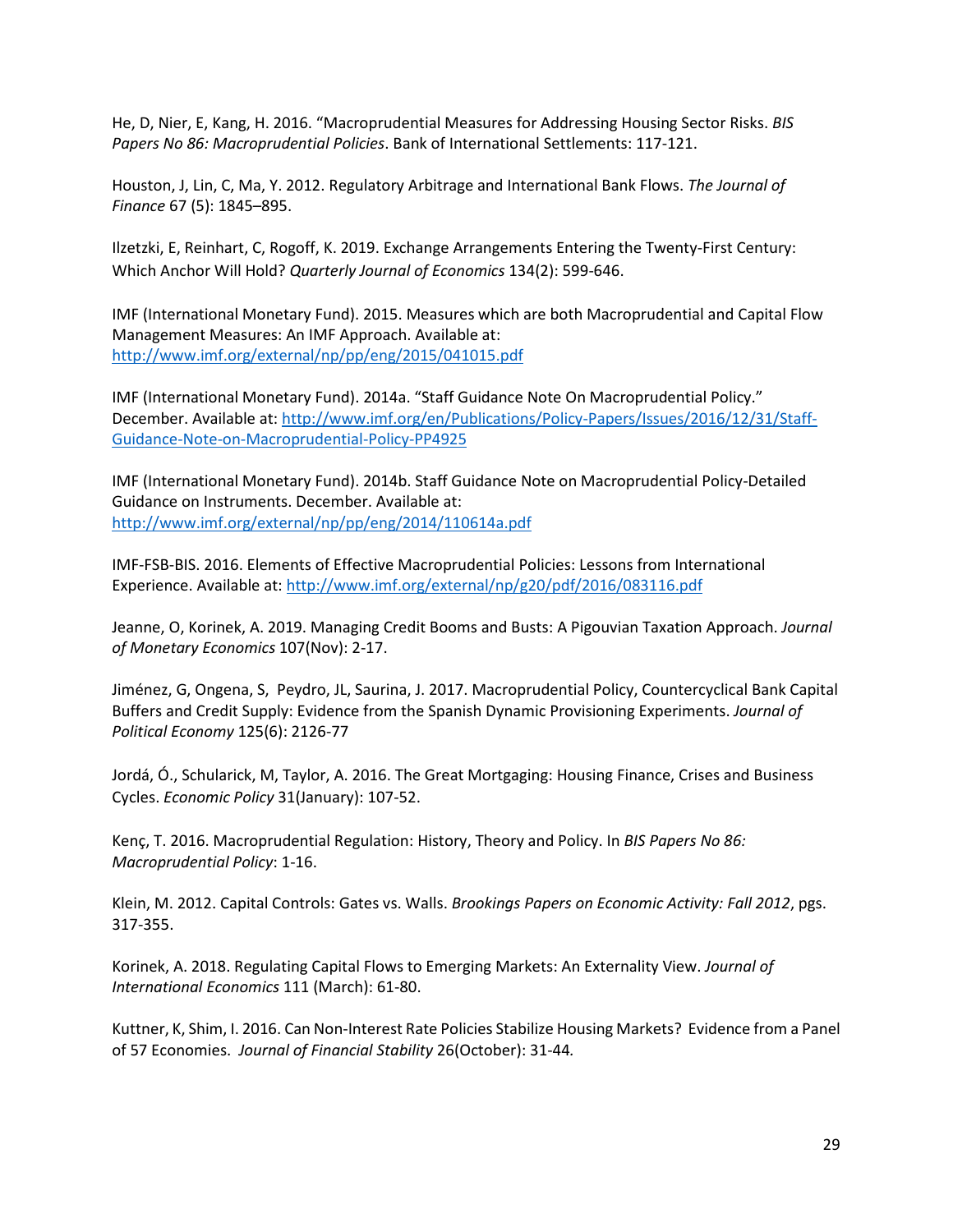Lim, C., Columba, F, Costa, A, Kongsamut, P, Otani, A, Saiyid, M, Wezel, T, Wu, X. 2011. Macroprudential Policy: What Instruments and How to Use Them? Lessons from Country Experiences. *IMF Working Paper WP/11/238*.

Magud, N, Reinhart, C, Rogoff, K. 2011. Capital Controls: Myth and Reality – A Portfolio Balance Approach. *Peterson Institute of International Economics WP* 11-7.

Mano, R and Sgherri, S. 2020. One Shock, Many Policy Responses. *IMF Working Paper WP/20/10.*

McCann, F, O'Toole, C. 2019. Cross-Border Macroprudential Policy Spillovers and Bank Risk-Taking. *International Journal of Central Banking* 15 (4): 267–311.

Metrick, A and Rhee, J. 2018. Regulatory Reform. *Annual Review of Financial Economics* 10:153-172.

Mian, A, Sufi, A, Verner, E. 2017. Household Debt and Business Cycles World-Wide. *The Quarterly Journal of Economics* 312:1755-1817.

Neanidis, KC. 2019. Volatile Capital Flows and Economic Growth: The Role of Banking Supervision. *Journal of Financial Stability* 40: 77–93.

Nier, E, and Zicchino, L. 2008. Bank Losses, Monetary Policy and Financial Stability-Evidence on the Interplay from Panel Data. *IMF Working Paper No. 08/232.*

Ongena, S, Popov, A, Udell. GF. 2013. When the Cat's Away the Mice Will Play: Does Regulation at Home Affect Bank Risk-Taking Abroad? *Journal of Financial Economics* 108 (3): 727–50.

Ostry, J, Ghosh AR, Chamon M, Qureshi MS. 2012. Tools for Managing Financial-Stability Risks from Capital Inflows. *Journal of International Economics* 88: 407-421.

Ostry, J, Ghosh, A, Habermeier, K, Chamon, M, Qureshi, M, Reinhardt, R. 2010. Capital Inflows: The Role of Controls. *IMF Staff Position Note 10/04*.

Reinhardt, D, Sowerbutts, R. 2015. Regulatory Arbitrage in Action: Evidence from Banking Flows and Macroprudential Policy. Bank of England Working Paper No 546.

Richter, B., Schularick, M, Shim, I. 2019. The Costs of Macroprudential Policy. *Journal of International Economics* 118 (2): 263–82.

Sánchez, A, Röhn, O. 2016. How do Policies Influence GDP Tail Risks?, *OECD Economics Department Working Papers, no 1339*.

Sveriges Riksbank. 2012. *Financial Stability Report 2012:1.* Available at: [http://www.riksbank.se/Documents/Rapporter/FSR/2012/FSR\\_1/rap\\_fsr1\\_120601\\_eng.pdf](http://www.riksbank.se/Documents/Rapporter/FSR/2012/FSR_1/rap_fsr1_120601_eng.pdf)

Takáts, E, Temesvary, J. 2019a. How Does the Interaction of Macroprudential and Monetary Policies Affect Cross-border Bank Lending? *BIS Working Papers No 782.*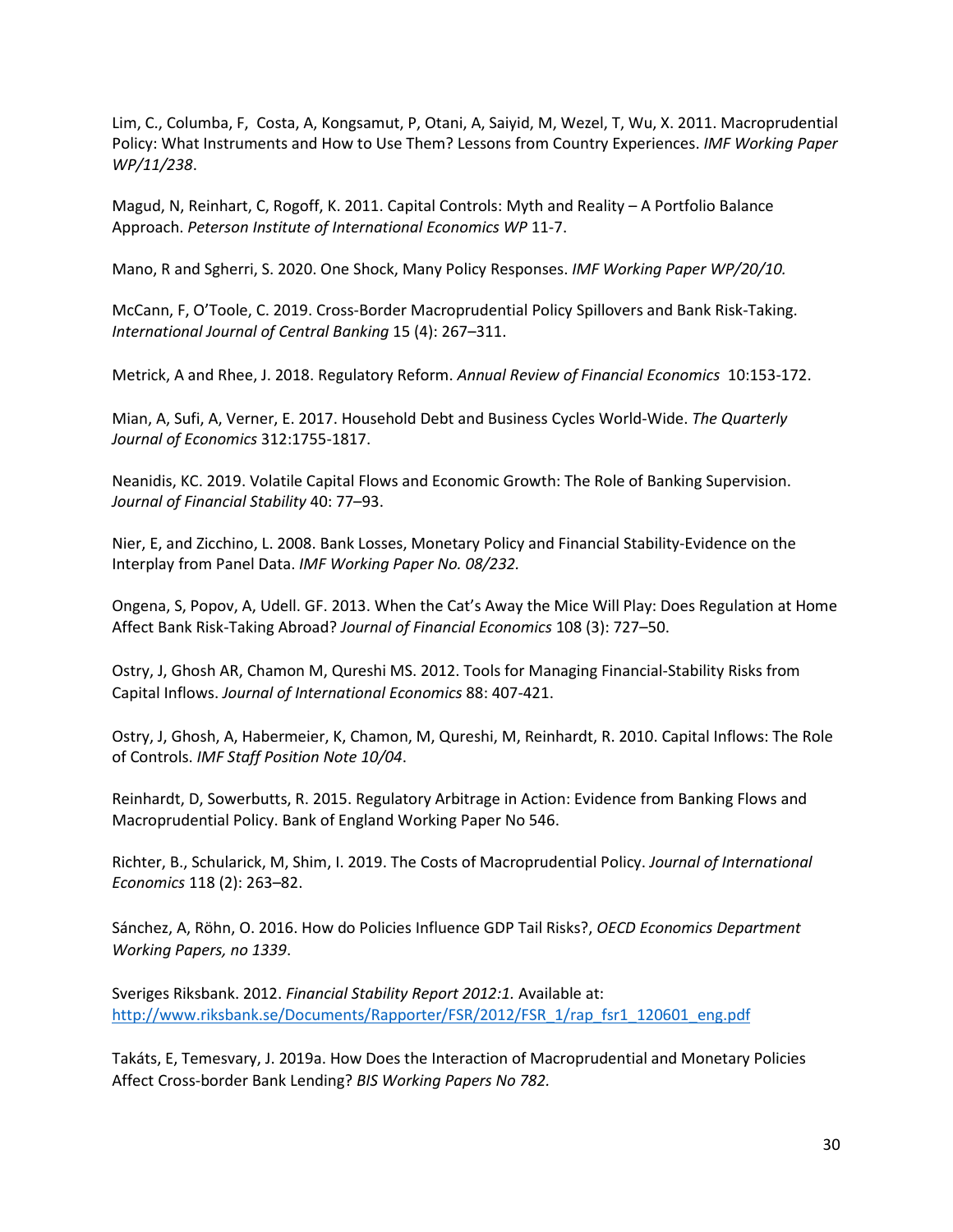Takáts, E, Temesvary, J. 2019b. Can Macroprudential Measures Make Cross-Border Lending More Resilient? Lesson from the Taper Tantrum. *International Journal of Central Banking* 15(1): 62-105.

Vandenbussche, J, Vogel, U, Detragiache, E. 2015. Macroprudential Policies and Housing Prices: a New Database and Empirical Evidence for Central, Eastern, and Southeastern Europe. *Journal of Money, Credit and Banking 47* (S1), 343–377.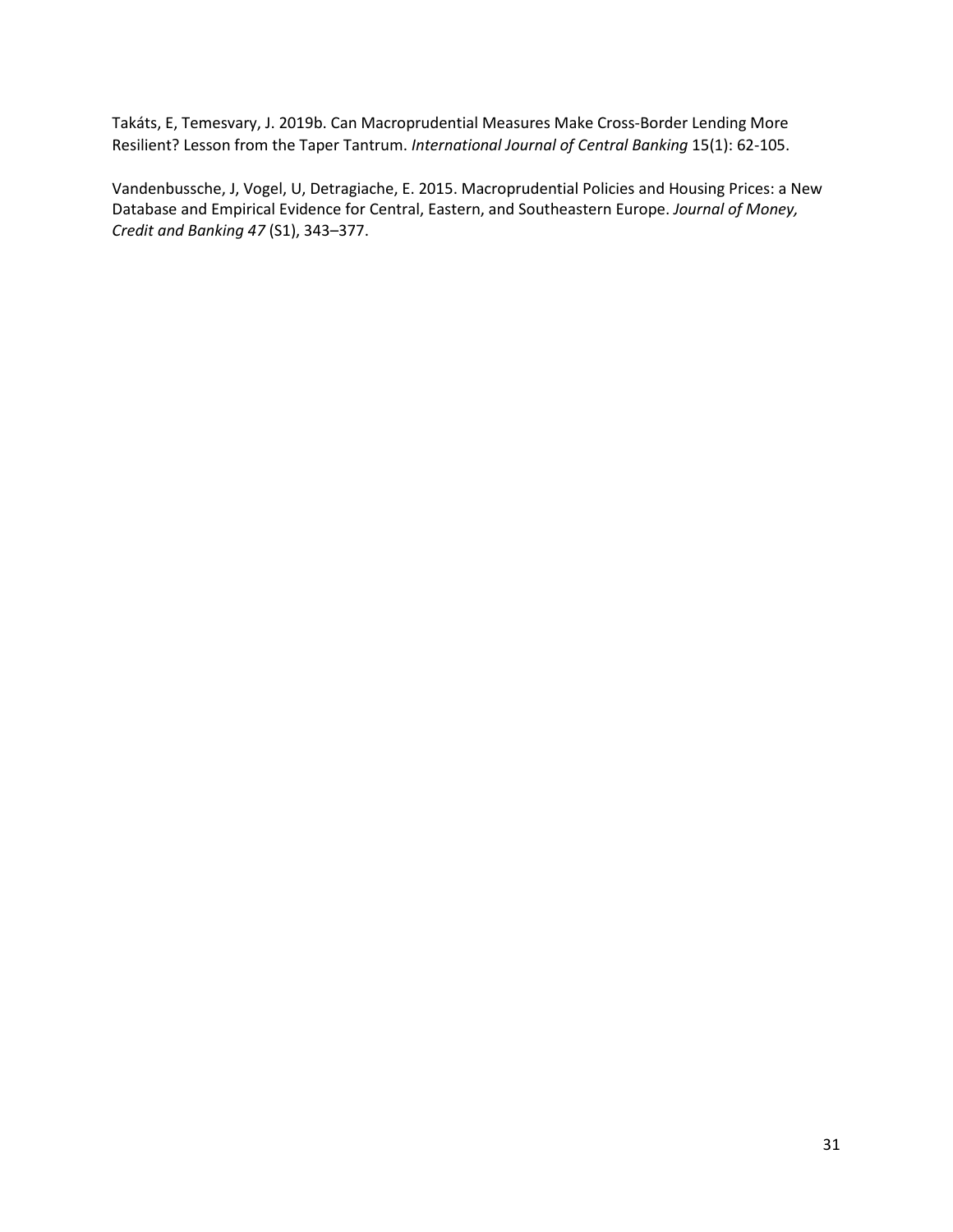| Table 1                                                                                                      |  |
|--------------------------------------------------------------------------------------------------------------|--|
| Impact of Macroprudential Stance on Equities, CDS, Exchange Rates and Expected Growth during the Covid Shock |  |

|                     | <b>Equity Market</b> |                  |             | <b>Credit Default Swap Rate</b> |                  |             | <b>Exchange Rate</b> |                  |             |             | GDP Growth Forecast for 2020 |             |  |
|---------------------|----------------------|------------------|-------------|---------------------------------|------------------|-------------|----------------------|------------------|-------------|-------------|------------------------------|-------------|--|
| <b>MP Measure</b>   | Dummy                | <b>Intensity</b> | <b>Bins</b> | Dummy                           | <b>Intensity</b> | <b>Bins</b> | <b>Dummy</b>         | <b>Intensity</b> | <b>Bins</b> | Dummy       | <b>Intensity</b>             | <b>Bins</b> |  |
| Macroprudential     | $0.056**$            | $0.003**$        |             | $-0.206$                        | $-0.016$         |             | 0.028                | 0.003            |             | $-0.622$    | 0.005                        |             |  |
| Stance              | (0.025)              | (0.001)          |             | (0.255)                         | (0.011)          |             | (0.057)              | (0.003)          |             | (0.522)     | (0.026)                      |             |  |
| Moderate MP         |                      |                  | $0.059**$   |                                 |                  | $-0.204$    |                      |                  | $-0.001$    |             |                              | $-0.495$    |  |
| Tightening          |                      |                  | (0.027)     |                                 |                  | (0.277)     |                      |                  | (0.064)     |             |                              | (0.545)     |  |
| Aggressive MP       |                      |                  | $0.055*$    |                                 |                  | $-0.209$    |                      |                  | 0.037       |             |                              | $-0.840$    |  |
| Tightening          |                      |                  | (0.028)     |                                 |                  | (0.282)     |                      |                  | (0.064)     |             |                              | (0.576)     |  |
| <b>Covid Cases</b>  | $-0.217$             | $-0.180$         | $-0.210$    | $-1.992$                        | $-2.186$         | $-1.993$    | 0.295                | 0.355            | 0.301       | $-11.325**$ | $-9.158*$                    | $-11.633**$ |  |
| / Population        | (0.252)              | (0.246)          | (0.258)     | (2.121)                         | (2.022)          | (2.147)     | (0.346)              | (0.336)          | (0.364)     | (4.726)     | (4.807)                      | (4.701)     |  |
| Stringency          | $-0.000$             | $-0.000$         | $-0.000$    | 0.001                           | 0.001            | 0.001       | $-0.001$             | $-0.001$         | $-0.001$    | $-0.033**$  | $-0.033**$                   | $-0.032**$  |  |
| of Response         | (0.001)              | (0.001)          | (0.001)     | (0.007)                         | (0.007)          | (0.008)     | (0.001)              | (0.001)          | (0.001)     | (0.012)     | (0.012)                      | (0.012)     |  |
| Capital account     | $0.120**$            | $0.105**$        | $0.117**$   | $-0.698*$                       | $-0.768**$       | $-0.698*$   | $-0.126$             | $-0.161*$        | $-0.122$    | $-1.409**$  | $-1.263*$                    | $-1.397**$  |  |
| openness            | (0.040)              | (0.039)          | (0.041)     | (0.362)                         | (0.353)          | (0.366)     | (0.075)              | (0.078)          | (0.080)     | (0.694)     | (0.711)                      | (0.690)     |  |
| Current account     | 0.002                | 0.002            | 0.002       | 0.007                           | 0.012            | 0.008       | $-0.008$             | $-0.010*$        | $-0.009$    | $0.078**$   | $0.066**$                    | $0.079**$   |  |
| / GDP               | (0.002)              | (0.002)          | (0.002)     | (0.024)                         | (0.023)          | (0.024)     | (0.005)              | (0.005)          | (0.005)     | (0.031)     | (0.032)                      | (0.031)     |  |
| Country risk        | $-0.002$             | $-0.001$         | $-0.002$    | $-0.013$                        | $-0.012$         | $-0.013$    | 0.001                | 0.002            | 0.001       | $-0.073**$  | $-0.075**$                   | $-0.071**$  |  |
| index               | (0.001)              | (0.001)          | (0.001)     | (0.013)                         | (0.013)          | (0.014)     | (0.003)              | (0.003)          | (0.003)     | (0.024)     | (0.025)                      | (0.024)     |  |
| Constant            | $-0.220*$            | $-0.226**$       | $-0.216*$   | $2.611**$                       | $2.576**$        | $2.609**$   | 0.175                | 0.138            | 0.159       | 2.010       | 1.397                        | 1.835       |  |
|                     | (0.112)              | (0.106)          | (0.114)     | (1.008)                         | (0.946)          | (1.020)     | (0.201)              | (0.199)          | (0.211)     | (1.712)     | (1.689)                      | (1.722)     |  |
| <b>Observations</b> | 65                   | 65               | 65          | 72                              | 72               | 72          | 30                   | 30               | 30          | 106         | 106                          | 106         |  |
| <b>R-squared</b>    | 0.260                | 0.259            | 0.253       | 0.218                           | 0.250            | 0.217       | 0.230                | 0.269            | 0.208       | 0.375       | 0.352                        | 0.387       |  |

**Notes:** Equity market, credit default swap rate and exchange rate are the percent change in the broad equity index (in local currency), five-year credit-default swap (in US\$), and exchange rate (versus the US\$) from end-2019 to 2020Q1. GDP growth forecast for 2020 is the change in the IMF's forecast for 2020 GDP growth between its October 2019 forecast and April 2020 forecast. Countries with a fixed exchange rate are excluded from the exchange rate regressions. The MP (Macroprudentia Policy) is either: a "Dummy" equal to 1 if macroprudential policy has been tightened 1 or more times on net; "Intensity" which is a continusous measure of the aggregate tightening since 1990; or "Bins" with a dummy equal to one for "Moderate MP Tightening" (from 1 to 6 times) or "Aggressive MP Tightening" (more than 6 times). See text for other variable definitions. All estimates are robust regressions. \*\* and \* indicate significance at the 5% and 10% level, respectively.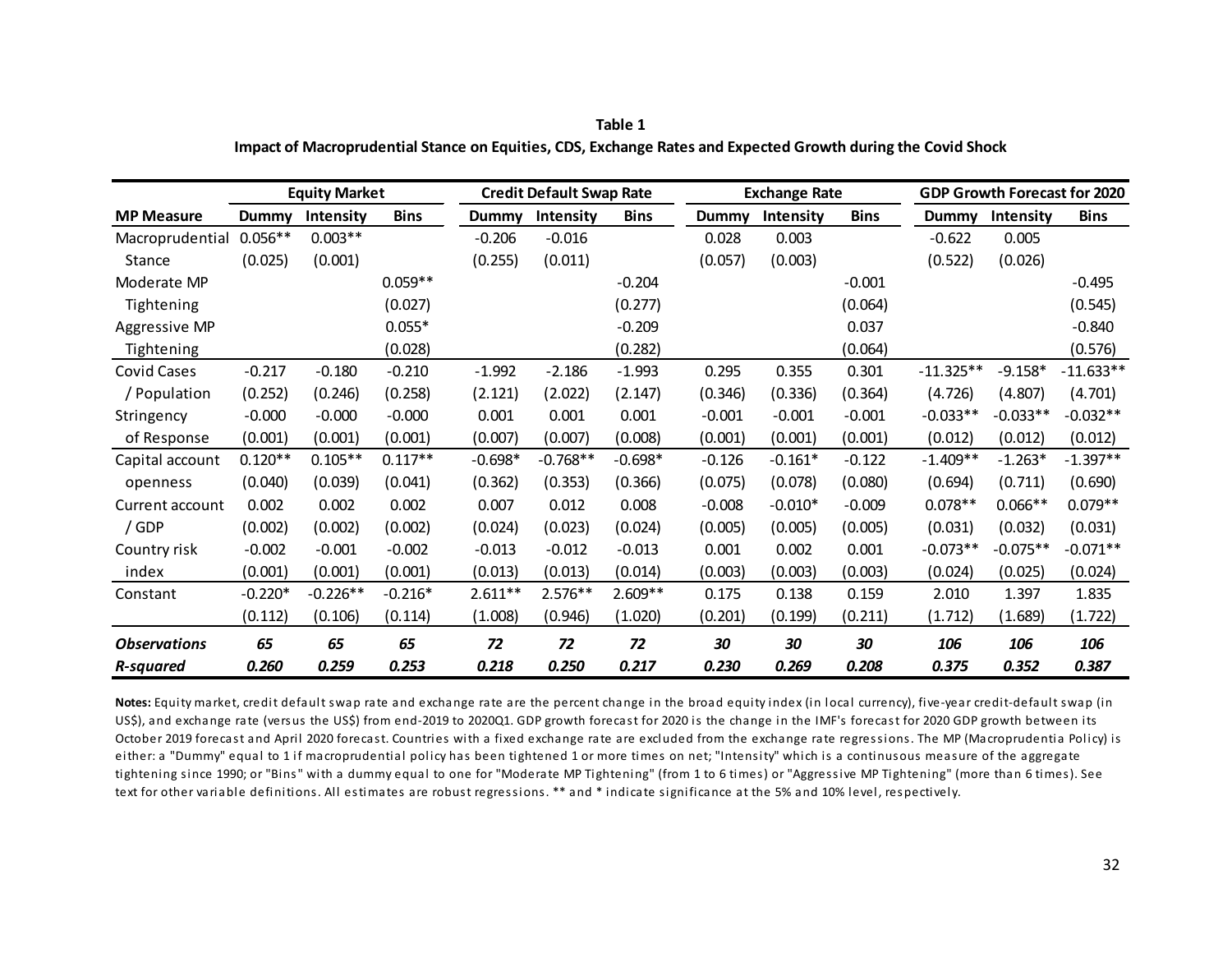

**Figure 1 Changes in Macroprudential Policy over Time**





*Notes:* Macroprudential data based on data from Alam et al. (2019). Country classification based on IMF, World Economic Outlook database (2018). See text for additional details on calculation of macroprudential measures.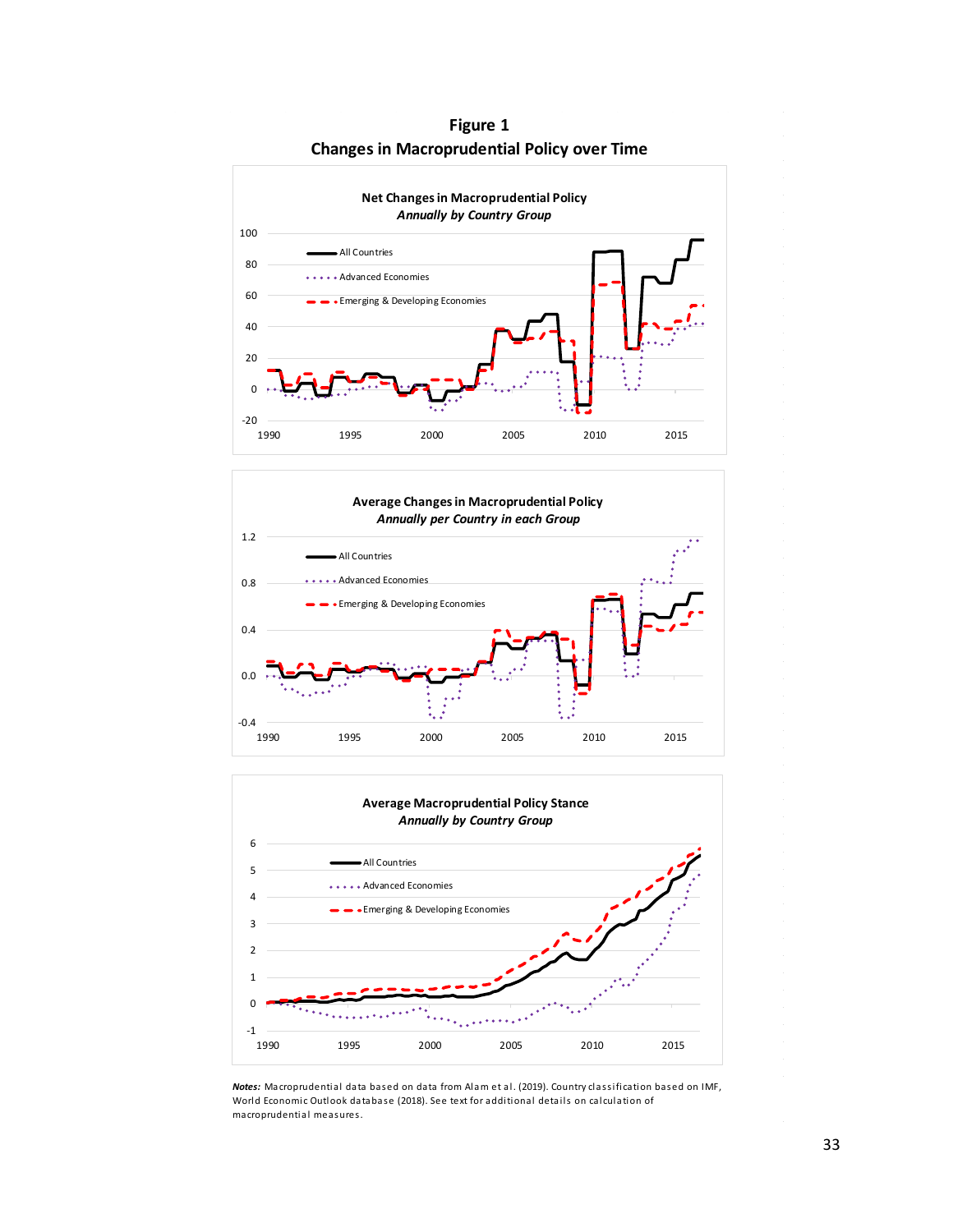

**Figure 2: Average Country Stance by Macroprudential Tool (2016q4)**

**Notes:** The macroprudential tools are: the counter-cyclical capital buffer (CCB), capital conservation buffer (Conservation), capital requirements (Capital), leverage limits (LVR), loan loss provisions (LLP), Limits on credit growth (LCG), loan restrictions (LoanR), limits on foreign currency lending (LFC), limits on loan-to-value ratios (LTV), limits on the debt-serviceto-income ratio (DSTI), taxes and levies applied to certain transactions, assets or liabilities (Tax), liquidity requirements (Liquidity), limits on the loan-to-deposit ratio (LTD), limits on foreign exchange positions (LFX), reserve requirements for macroprudential reasons (RR), measures to mitigate risks from global and domestic systemically important institutions (SIFI) and macroprudential measures not captured in the above list (OT). **Source:** Based on data from Alam et al. (2019).  $\sim$ 

 $\bar{z}$